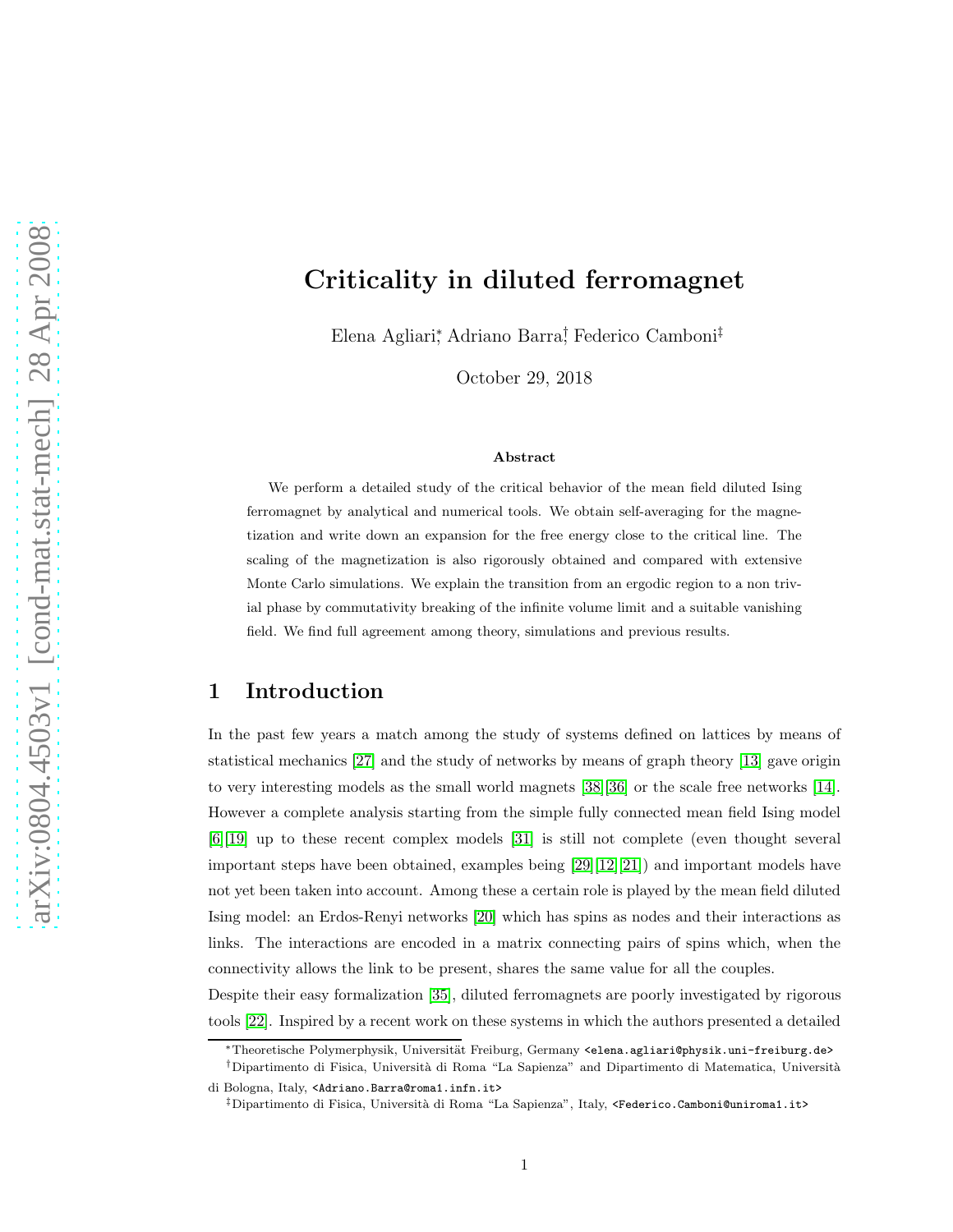analysis of the ergodic region and the zero temperature line [\[18\]](#page-21-7) we extend recent techniques developed in a series of papers [\[3\]](#page-20-1)[\[5\]](#page-20-2)[\[2\]](#page-20-3)[\[10\]](#page-21-8) to this model with the aim of analyzing its critical behavior. We systematically develop the interpolating cavity field method [\[25\]](#page-21-9) and use it to sketch the derivation of a free energy expansion: the higher the order of the expansion, the deeper we could go beyond the ergodic region. Within this framework we perform a detailed analysis of the scaling of magnetization (and susceptibility) at the critical line. The critical exponents turn out to be the classical ones. At the end we perform extensive Monte Carlo (MC) simulations for different graph sizes and bond concentrations and we compare results with theory. Indeed, also numerically, we provide evidence that the universality class of the diluted Ising model is independent of dilution. In fact the critical exponents we measured are consistent with those pertaining to the Curie-Weiss model, in agreement with analytical results. The critical line is also well reproduced.

The paper is organized as follows: In Section [\(2\)](#page-1-0) we describe the model, in Section [\(3\)](#page-2-0) we introduce the cavity field technique, which constitutes the framework we are going to use in Section [\(4\)](#page-8-0) to investigate the free energy of the system at general values of temperature and dilution. Section [\(5\)](#page-10-0) deals with the criticality of the model; there we find the critical line and the critical behavior of the main order parameter, i.e. magnetization, we provide its selfaveraging and work out a picture by which we explain the breaking of the ergodicity. Section [\(6\)](#page-16-0) is devoted to numerical investigations, especially focused on criticality. Finally, Section [\(7\)](#page-19-0) is left for outlook and conclusions.

### <span id="page-1-0"></span>2 Model and notations

Given N points and families  $\{i_{\nu}, j_{\nu}\}$  of i.i.d random variables uniformly distributed on these points, the (random) Hamiltonian of the diluted Curie-Weiss model is defined on Ising N-spin configurations  $\sigma = (\sigma_1, \ldots, \sigma_N)$  through

<span id="page-1-1"></span>
$$
H_N(\sigma,\alpha) = -\sum_{\nu=1}^{P_{\alpha N}} \sigma_{i_{\nu}} \sigma_{j_{\nu}} , \qquad (1)
$$

where  $P_{\zeta}$  is a Poisson random variable with mean  $\zeta$  and  $\alpha > 1/2$  is the connectivity. The expectation with respect to all the (quenched) random variables defined so far will be denoted by E, while the Gibbs expectation at inverse temperature  $\beta$  with respect to this Hamiltonian will be denoted by  $\Omega$ , and depends clearly on  $\alpha$  and  $\beta$ . We also define  $\langle \cdot \rangle = \mathbb{E}\Omega(\cdot)$ . The pressure, i.e. minus  $\beta$  times the free energy, is by definition

$$
A_N(\alpha) = \frac{1}{N} \mathbb{E} \ln Z_N(\beta) = \frac{1}{N} \mathbb{E} \ln \sum_{\sigma} \exp(-\beta H_N(\sigma, \alpha))
$$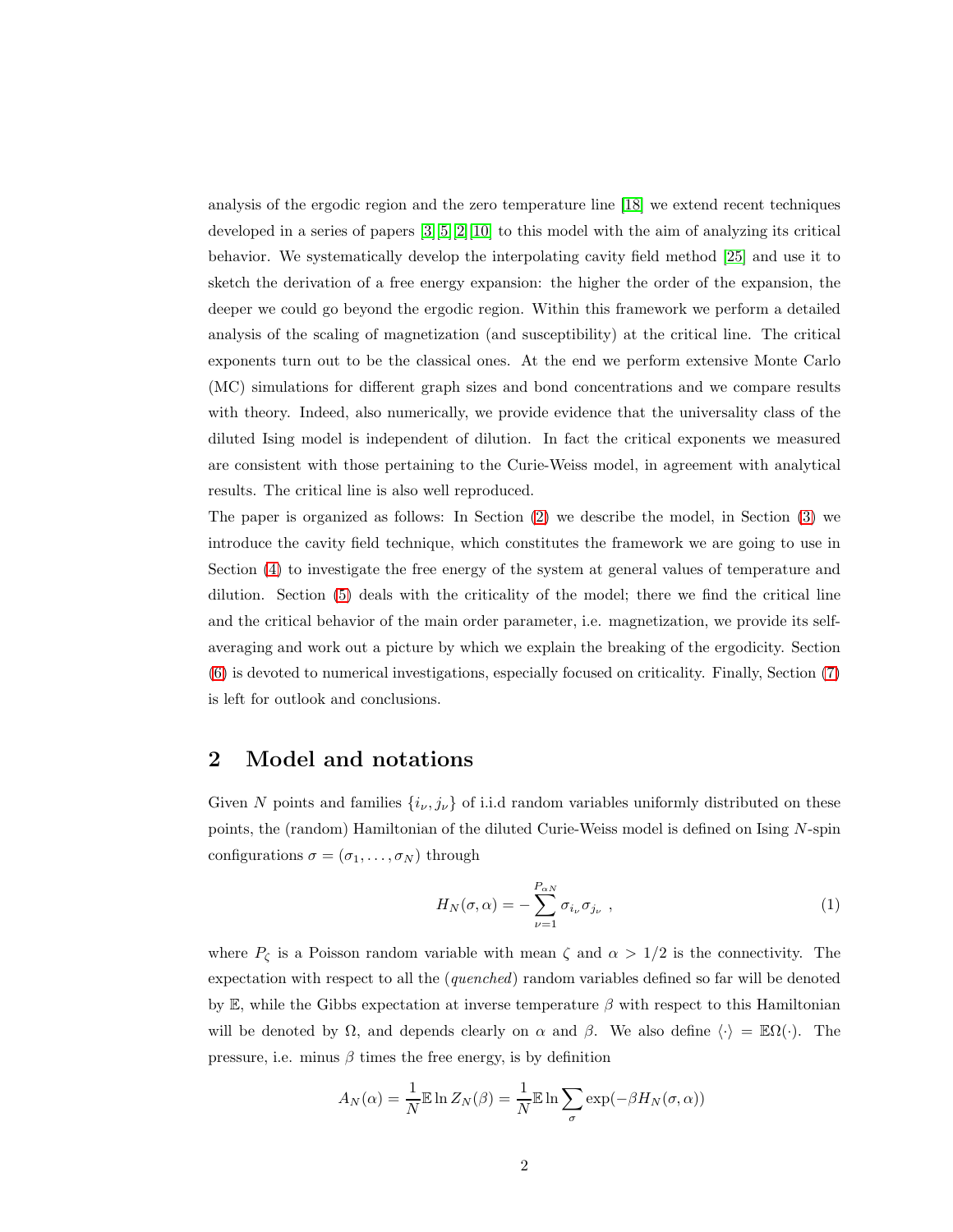where we implicitly introduced the partition function  $Z_N(\beta)$  too. When we omit the dependence on N we mean to have taken the thermodynamic limit which we assume to exist for all the observables we deal with, in particular for the free energy  $[22][11][28]$  $[22][11][28]$  $[22][11][28]$  (however we will look for a more firm ground on this point by numerical investigation in  $sec(6)$  $sec(6)$ ). The quantities encoding the thermodynamic properties of the model are the overlaps, which are defined on several configurations (*replicas*)  $\sigma^{(1)}, \ldots, \sigma^{(n)}$  by

$$
q_{1\cdots n} = \frac{1}{N} \sum_{i=1}^{N} \sigma_i^{(1)} \cdots \sigma_i^{(n)}.
$$

Particular attention must be payed on  $q_1 = m = N^{-1} \sum_i^N \sigma_i$  which is called *magnetization*. When dealing with several replicas, the Gibbs measure is simply the product measure, with the same realization of the quenched variables, but the expectation  $E$  destroys the factorization. Sometimes for the sake of simplicity we will call  $\theta = \tanh(\beta)$ .

### <span id="page-2-0"></span>3 Interpolating with the cavity field

In this section at first we introduce the cavity field technique on the line of [\[5\]](#page-20-2) by expressing the Hamiltonian of a system made of  $N + 1$  spins through the Hamiltonian of N spins by scaling the connectivity degree  $\alpha$  and neglecting vanishing terms in N as follows

$$
H_{N+1}(\alpha) = -\sum_{\nu=1}^{P_{\alpha(N+1)}} \sigma_{i_{\nu}} \sigma_{j_{\nu}} \quad \sim \quad -\sum_{\nu=1}^{P_{\tilde{\alpha}N}} \sigma_{i_{\nu}} \sigma_{j_{\nu}} - \sum_{\nu=1}^{P_{2\tilde{\alpha}}} \sigma_{i_{\nu}} \sigma_{N+1} \tag{2}
$$

such that we can use the more compact expression

<span id="page-2-1"></span>
$$
H_{N+1}(\alpha) \sim H_N(\tilde{\alpha}) + \hat{H}_N(\tilde{\alpha})\sigma_{N+1}
$$
\n(3)

with

$$
\tilde{\alpha} = \frac{N}{N+1} \alpha \stackrel{N \to \infty}{\longrightarrow} \alpha, \qquad \hat{H}_N(\tilde{\alpha}) = -\sum_{\nu=1}^{P_{2\tilde{\alpha}}} \sigma_{i_{\nu}}.
$$
\n(4)

So we see that we can express the Hamiltonian of  $N+1$  particles via the one of N particles, paying two prices: the first is a rescaling in the connectivity (vanishing in the thermodynamic limit), the second being an added term, which will be encoded, at the level of the thermodynamics, by a suitably cavity function as follows: let us introduce an interpolating parameter  $t \in [0, 1]$  and the cavity function  $\Psi_N(\tilde{\alpha}, t)$  given by

$$
\Psi(\tilde{\alpha}, \beta; t) = \lim_{N \to \infty} \Psi_N(\tilde{\alpha}, \beta; t)
$$
\n
$$
\lim_{N \to \infty} \mathbb{E} \Big[ \ln \frac{\sum_{\{\sigma\}} e^{\beta \sum_{\nu=1}^{P_{\tilde{\alpha}N}} \sigma_{i_{\nu}} \sigma_{j_{\nu}} + \beta \sum_{\nu=1}^{P_{2\tilde{\alpha}t}} \sigma_{i_{\nu}}}}{\sum_{\sigma} e^{\beta \sum_{\nu=1}^{P_{\tilde{\alpha}N}} \sigma_{i_{\nu}} \sigma_{j_{\nu}}}} \Big] = \lim_{N \to \infty} \mathbb{E} \Big[ \ln \frac{Z_{N,t}(\tilde{\alpha}, \beta)}{Z_N(\tilde{\alpha}, \beta)} \Big].
$$
\n(5)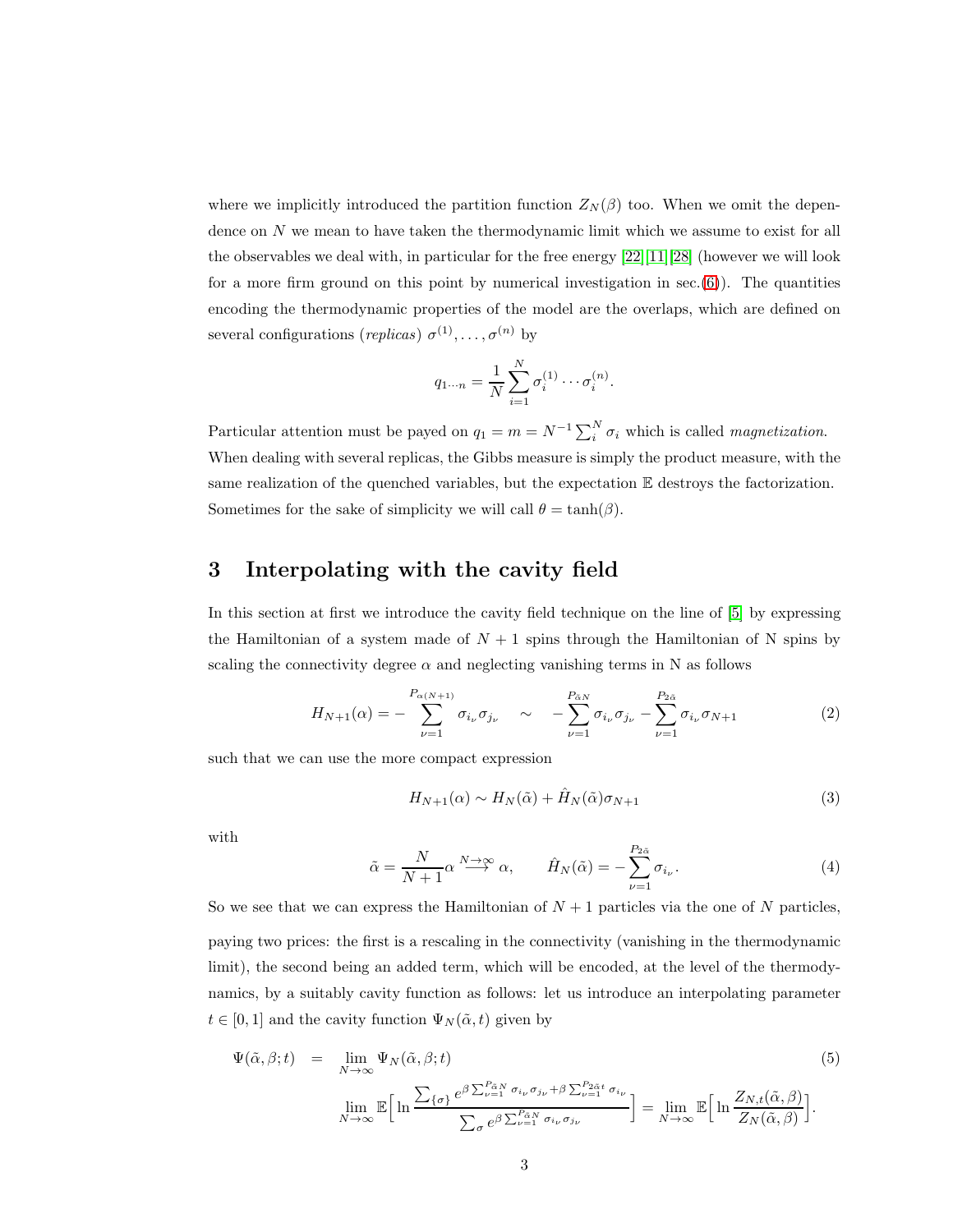<span id="page-3-3"></span>The three terms appearing in the decomposition [\(3\)](#page-2-1) give rise to the structure of the following theorem:

**Theorem 1** In the  $N \to \infty$  limit, the free energy per spin is allowed to assume the following representation

$$
A(\alpha, \beta) = \ln 2 - \alpha \frac{\partial A(\alpha, \beta)}{\partial \alpha} + \Psi(\alpha, \beta; t = 1)
$$
\n(6)

#### Proof

Consider the  $N + 1$  spin partition function  $Z_{N+1}(\alpha, \beta)$  and let us split it as suggested by eq. [\(3\)](#page-2-1)

<span id="page-3-0"></span>
$$
Z_{N+1}(\alpha,\beta) = \sum_{\{\sigma_{N+1}\}} e^{-\beta H_{N+1}(\alpha)} \sim \sum_{\{\sigma_{N+1}\}} e^{-\beta H_{N}(\tilde{\alpha}) - \beta \hat{H}_{N}(\tilde{\alpha}) \sigma_{N+1}} \tag{7}
$$

$$
= \sum_{\{\sigma_{N+1}\}} e^{\beta \sum_{\nu=1}^{P_{\tilde{\alpha}N}} \sigma_{i_{\nu}} \sigma_{j_{\nu}} + \beta \sum_{\nu=1}^{P_{\tilde{\alpha}\tilde{\alpha}}} \sigma_{i_{\nu}} \sigma_{N+1}} = 2 \sum_{\{\sigma_{N}\}} e^{\beta \sum_{\nu=1}^{P_{\tilde{\alpha}N}} \sigma_{i_{\nu}} \sigma_{j_{\nu}} + \beta \sum_{\nu=1}^{P_{\tilde{\alpha}\tilde{\alpha}}} \sigma_{i_{\nu}}}
$$

where the factor two appears because of the sum over the hidden  $\sigma_{N+1}$  variable. Defining a perturbed Boltzmann state  $\tilde{\omega}$  (and its replica product  $\tilde{\Omega}=\tilde{\omega}\times...\times\tilde{\omega})$  as

$$
\tilde{\omega}(g(\sigma)) = \frac{\sum_{\{\sigma_N\}} g(\sigma) e^{-\beta H_N(\tilde{\alpha})}}{\sum_{\{\sigma_N\}} e^{-\beta H_N(\tilde{\alpha})}}, \quad \tilde{\Omega}(g(\sigma)) = \prod_i \tilde{\omega}^{(i)}(g(\sigma^{(i)}))
$$

where the tilde takes into account the shift in the connectivity  $\alpha \to \tilde{\alpha}$  and multiplying and dividing the r.h.s. of eq.[\(7\)](#page-3-0) by  $Z_N(\tilde{\alpha}, \beta)$ , we obtain

<span id="page-3-1"></span>
$$
Z_{N+1}(\alpha,\beta) = 2Z_N(\tilde{\alpha},\beta)\tilde{\omega}(e^{\beta \sum_{\nu=1}^{P_{2\tilde{\alpha}}}}). \tag{8}
$$

Taking now the logarithm of both sides of eq.[\(8\)](#page-3-1), applying the average  $E$  and subtracting the quantity  $[\ln Z_{N+1}(\tilde{\alpha}, \beta)]$ , we get

<span id="page-3-2"></span>
$$
\mathbb{E}[\ln Z_{N+1}(\alpha,\beta)] - \mathbb{E}[\ln Z_{N+1}(\tilde{\alpha},\beta)] = \ln 2 + \mathbb{E}\Big[\ln \frac{Z_N(\tilde{\alpha},\beta)}{Z_{N+1}(\tilde{\alpha},\beta)}\Big] + \Psi_N(\tilde{\alpha},\beta;t=1)
$$
(9)

in the large  $N$  limit the l.h.s. of eq.[\(9\)](#page-3-2) becomes

$$
\mathbb{E}[\ln Z_{N+1}(\alpha,\beta)] - \mathbb{E}[\ln Z_{N+1}(\tilde{\alpha},\beta)] =
$$
\n
$$
(\alpha - \tilde{\alpha})\frac{\partial}{\partial \alpha}\mathbb{E}[\ln Z_{N+1}(\alpha,\beta)] = \alpha \frac{1}{N+1} \frac{\partial}{\partial \alpha}[\ln Z_{N+1}(\alpha,\beta)] = \alpha \frac{\partial A_{N+1}(\alpha,\beta)}{\partial \alpha}
$$
\n(10)

then by considering the thermodynamic limit the thesis follows. (Actually we still do not have a complete proof of the existence of the thermodynamic limit but we will provide strong numerical evidences in Section [6\)](#page-16-0)  $\Box$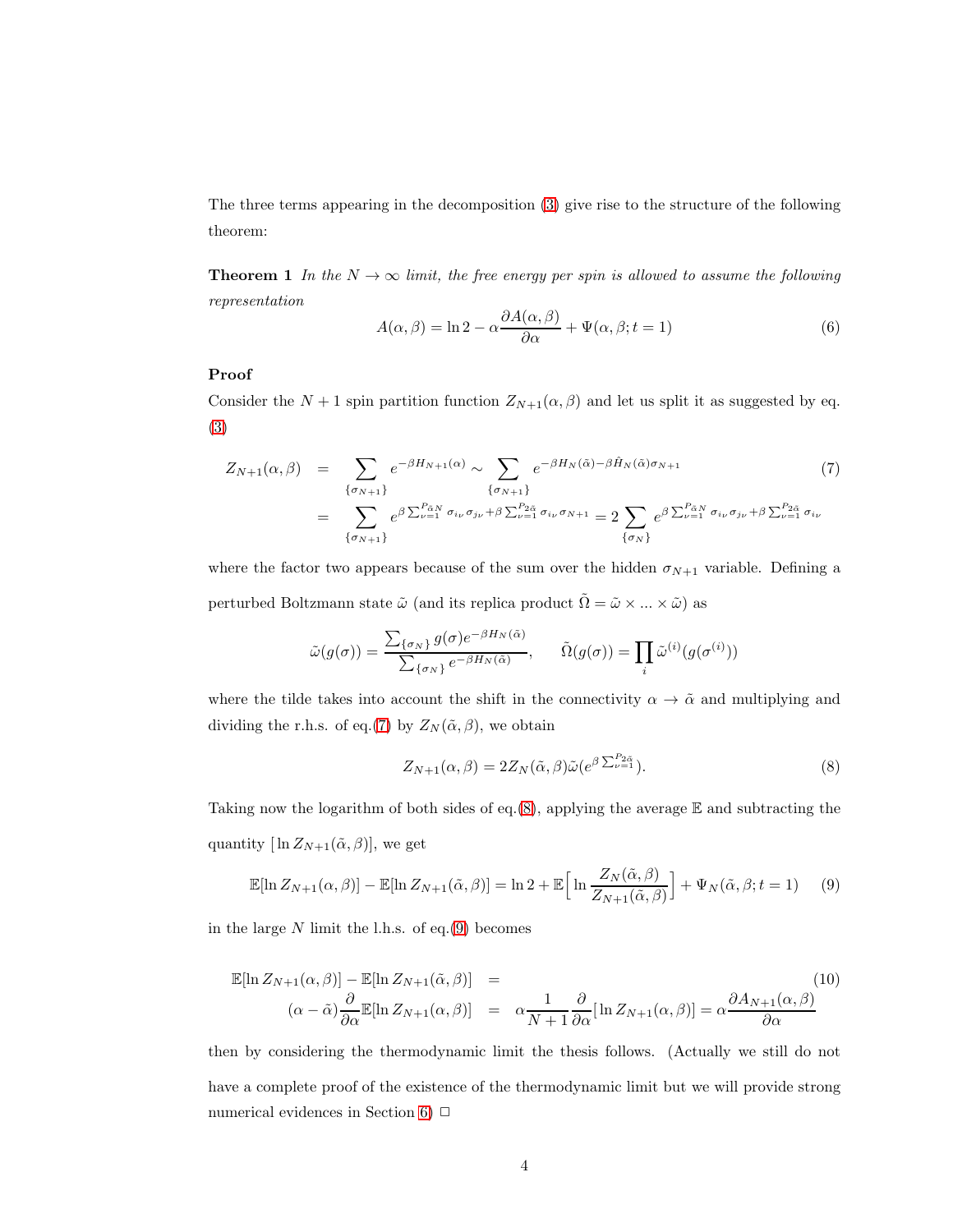Hence, we can express the free energy via the energy and the cavity function. While it is well known how to deal with the energy [\[18\]](#page-21-7), the same can not be stated for the cavity function, and we want to develop its expansion via suitably chosen overlap monomials in a spirit close to the stochastic stability [\[3\]](#page-20-1)[\[15\]](#page-21-11)[\[33\]](#page-22-7), such that, at the end, we will not have the analytical solution for the free energy in the whole  $(\alpha, \beta)$  plane, but we will manage its expansion close (immediately below) to the critical line. To see how the machinery works, let us start by giving some definitions and proving some simple theorems:

**Definition 1** We define the t-dependent Boltzmann state  $\tilde{\omega}_t$  as

<span id="page-4-0"></span>
$$
\tilde{\omega}_t(g(\sigma)) = \frac{1}{Z_{N,t}(\alpha,\beta)} \sum_{\{\sigma\}} g(\sigma) e^{\beta \sum_{\nu=1}^{P_{\tilde{\alpha}N}} \sigma_{i_{\nu}} \sigma_{j_{\nu}} + \beta \sum_{\nu=1}^{P_{2\tilde{\alpha}t}} \sigma_{i_{\nu}}}
$$
(11)

where  $Z_{N}(\alpha\beta)$  extends the classical partition function in the same spirit of the numerator of  $eq. (11).$  $eq. (11).$  $eq. (11).$ 

As we will often deal with several overlap monomials let us divide them among two big categories:

Definition 2 We can split the class of monomials of the order parameters in two families:

- We define filled or equivalently stochastically stable all the overlap monomials built by an even number of the same replicas (i.e.  $q_{12}^2$ ,  $m^2$ ,  $q_{12}q_{34}q_{1234}$ ).
- We define fillable or equivalently saturable all the overlap monomials which are not stochastically stable (i.e.  $q_{12}, m, q_{12}q_{34}$ )

We are going to show three theorems that will play a guiding role for our expansion: as this approach has been deeply developed in similar contexts (as fully connected Ising model [\[6\]](#page-20-0) or fully connected spin glasses [\[5\]](#page-20-2) or diluted spin glasses [\[8\]](#page-20-4), which are the boundaries of the model of this paper) we will not show all the details of the proof, but we sketch them as they are really intuitive. The interested reader can deepen this point by looking at the original works.

<span id="page-4-1"></span>**Theorem 2** For large N, setting  $t = 1$  we have

$$
\tilde{\omega}_{N,t}(\sigma_{i_1}\sigma_{i_2}...\sigma_{i_n}) = \tilde{\omega}_{N+1}(\sigma_{i_1}\sigma_{i_2}...\sigma_{i_n}\sigma_{N+1}^n) + O(\frac{1}{N})
$$
\n(12)

<span id="page-4-2"></span>such that in the thermodynamic limit, if  $t = 1$ , the Boltzmann average of a fillable multioverlap monomial turns out to be the Boltzmann average of the corresponding filled multioverlap monomial.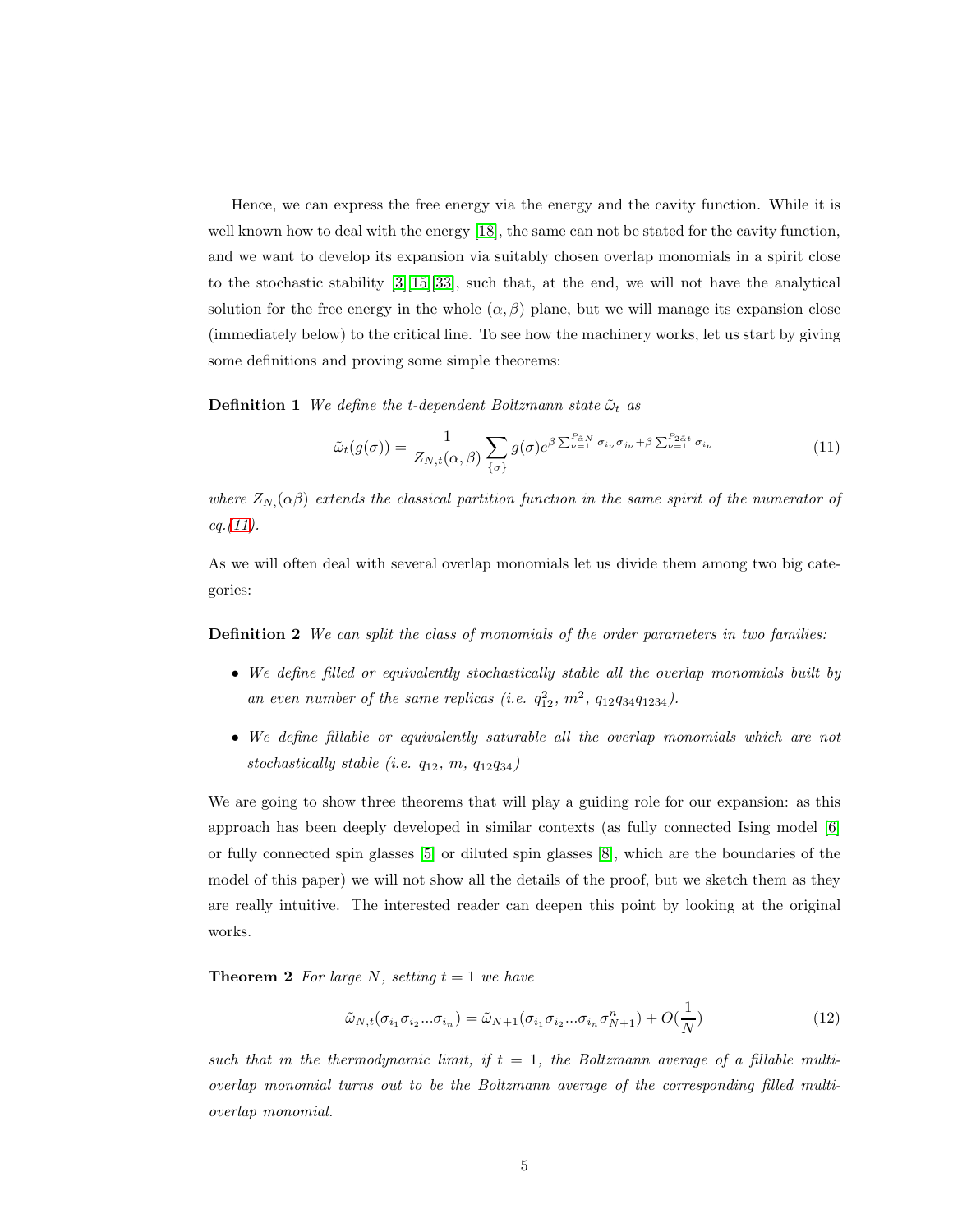**Theorem 3** Let  $Q_{2n}$  be a fillable monomial of the overlaps (this means that there exists a multi-overlap  $q_{2n}$  such that  $q_{2n}Q_{2n}$  is filled). We have

$$
\lim_{N \to \infty} \lim_{t \to 1} \langle Q_{2n} \rangle_t = \langle q_{2n} Q_{2n} \rangle \tag{13}
$$

<span id="page-5-0"></span>(examples: for  $N \to \infty$  we get  $\langle m_1 \rangle_t \to \langle m_1^2 \rangle$ ,  $\langle q_{12} \rangle_t \to \langle q_{12}^2 \rangle$ ,  $\langle q_{12}q_{34} \rangle_t \to \langle q_{12}q_{34}q_{1234} \rangle$ )

**Theorem 4** In the  $N \to \infty$  limit the averages  $\langle \cdot \rangle$  of the filled monomials are t-independent in  $\beta$  average.

#### Proof

In this sketch we are going to show how to get Theorem [\(2\)](#page-4-1) in some details; It automatically has as a corollary Theorem [\(3\)](#page-4-2) which ultimately gives, as a simple consequence when applied on filled monomials, Theorem [\(4\)](#page-5-0).

Let us assume for a generic overlap correlation function  $Q$ , of  $s$  replicas, the following representation

$$
Q=\prod_{a=1}^s\sum_{i_l^a}\prod_{l=1}^{n^a}\sigma^a_{i_l^a}I(\{i_l^a\})
$$

where  $a$  labels the replicas, the internal product takes into account the spins (labeled by l) which contribute to the a-part of the overlap  $q_{a,a'}$  and runs to the number of time that the replica  $\alpha$  appears in  $Q$ , the external product takes into account all the contributions of the internal one and the  $I$  factor fixes the constraints among different replicas in  $Q$ ; so, for example,  $Q = q_{12}q_{23}$  can be decomposed in this form noting that  $s = 3$ ,  $n^1 = n^3 = 1$ ,  $n^2 = 2$ ,  $I = N^{-2} \delta_{i_1^1, i_1^3} \delta_{i_1^2, i_2^3}$ , where the  $\delta$  functions fixes the links between replicas  $1, 2 \to q_{1,2}$  and  $2, 3 \rightarrow q_{2,3}$ . The averaged overlap correlation function is

$$
\langle Q \rangle_t = \mathbb{E} \sum_{i_l^a} I(\{i_l^a\}) \prod_{a=1}^s \omega_t \left( \prod_{l=1}^{n^a} \sigma_{i_l^a}^a \right).
$$

Now if Q is a fillable polynomial, and we evaluate it at  $t = 1$ , let us decompose it, using the factorization of the  $\omega$  state on different replica, as

$$
\langle Q \rangle_t = \mathbb{E} \sum_{i_l^a, i_l^b} I(\{i_l^a\}, \{i_l^b\}) \prod_{a=1}^u \omega_a (\prod_{l=1}^{n^a} \sigma_{i_l^a}^a) \prod_{b=u}^s \omega_b (\prod_{l=1}^{n^b} \sigma_{i_l^b}^b),
$$

where  $u$  stands for the number of the unfilled replicas inside the expression of  $Q$ . So we split the measure  $\Omega$  into two different subset  $\omega_a$  and  $\omega_b$ : in this way the replica belonging to the b subset are always in even number, while the ones in the  $a$  subset are always odds. Applying the gauge  $\sigma_i^a \to \sigma_i^a \sigma_{N+1}^a, \forall i \in (1, N)$  the even measure is unaffected by this transformation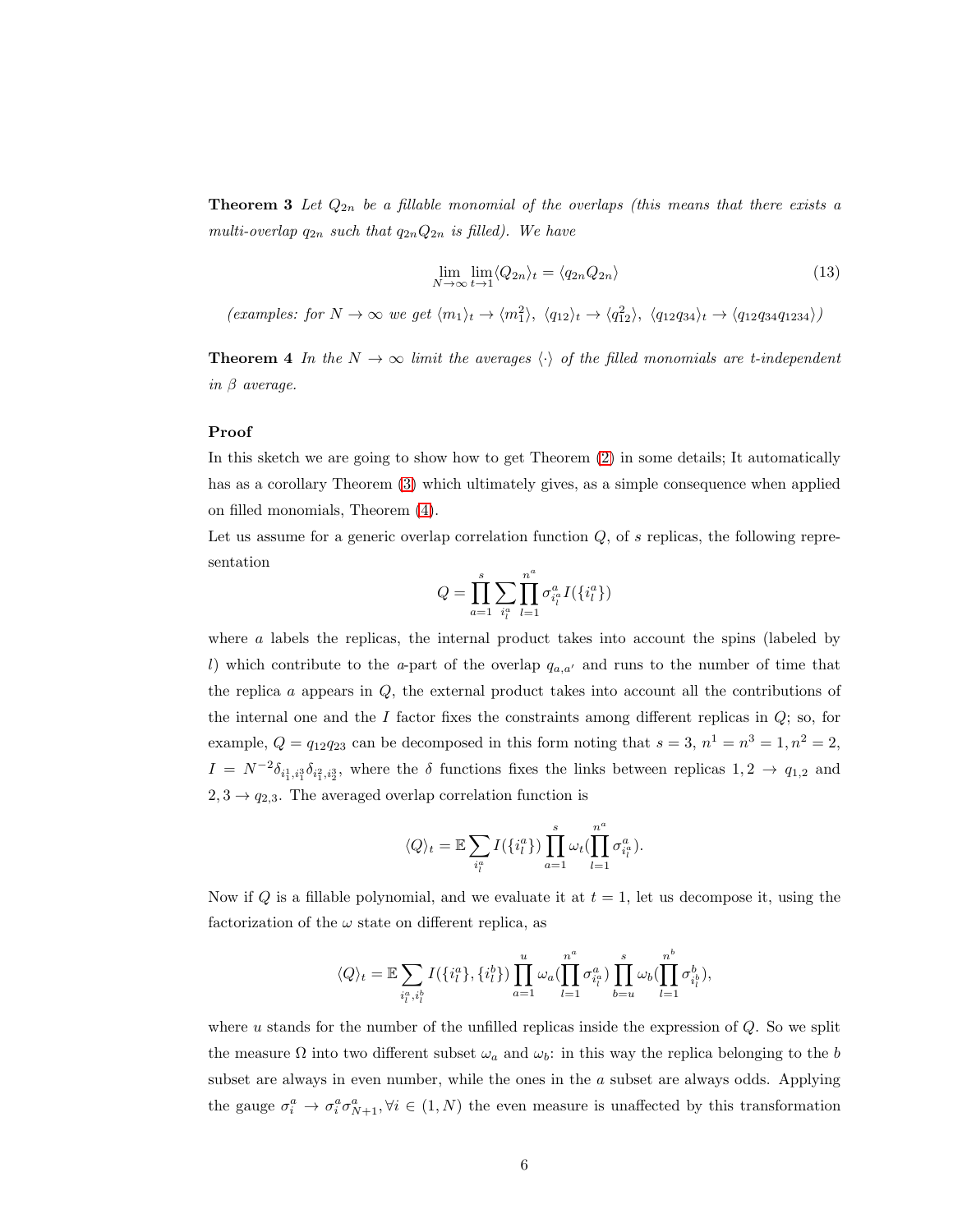$(\sigma_{N+1}^{2n} \equiv 1)$  while the odd measure takes a  $\sigma_{N+1}$  inside the Boltzmann measure.

$$
\langle Q \rangle = \sum_{i_l^a, i_l^b} I(\{i_l^a\}, \{i_l^b\}) \prod_{a=1}^u \omega(\sigma_{N+1}^a \prod_{l=1}^{n^a} \sigma_{i_l^a}^a) \prod_{b=u}^s \omega(\sigma_{N+1}^b \prod_{l=1}^{n^b} \sigma_{i_l^b}^b)
$$

At the end we can replace in the last expression the subindex  $N + 1$  of  $\sigma_{N+1}$  by k for any  $k \neq \{i_l^a\}$  and multiply by one as  $1 = N^{-1} \sum_{k=0}^N$ . Up to orders  $O(1/N)$ , which go to zero in the thermodynamic limit, we have the proof.  $\Box$ 

It is now immediate to understand that the effect of Theorem [\(2\)](#page-4-1) on a fillable overlap monomial is to multiply it by its missing part to be filled (Theorem [3\)](#page-4-2), while it has no effect if the overlap monomial is already filled (Theorem [4\)](#page-5-0) because of the Ising spins (i.e.  $\sigma_{N+1}^{2n} \equiv 1 \ \forall n \in \mathbb{N}$ ).

Now the plan is as follows: We calculate the t-streaming of the  $\Psi$  function in order to derive it and then integrate it back once we have been able to express it as an expansion in power series of t with stochastically stable overlaps as coefficients. At the end we free the perturbed Boltzmann measure by setting  $t = 1$  and in the thermodynamic limit we will have the expansion holding with the correct statistical mechanics weight.

<span id="page-6-0"></span>
$$
\frac{\partial \Psi(\tilde{\alpha}, \beta, t)}{\partial t} = \frac{\partial}{\partial t} \mathbb{E}[\ln \tilde{\omega}(e^{\beta \sum_{\nu=1}^{P_{2\tilde{\alpha}t}} \sigma_{i_{\nu}}})] \tag{14}
$$
\n
$$
= 2\tilde{\alpha} \mathbb{E}[\ln \tilde{\omega}(e^{\beta \sum_{\nu=1}^{P_{2\tilde{\alpha}t}} \sigma_{i_{\nu}} + \beta \sigma_{i_{0}}})] - 2\tilde{\alpha} \mathbb{E}[\ln \tilde{\omega}(e^{\beta \sum_{\nu=1}^{P_{2\tilde{\alpha}t}} \sigma_{i_{\nu}}})] = 2\tilde{\alpha} \mathbb{E}[\ln \tilde{\omega}(e^{\beta \sigma_{i_{0}}})]
$$

using now the equality  $e^{\beta \sigma_{i_0}} = \cosh \beta + \sigma_{i_0} \sinh \beta$ , we can write the r.h.s. of eq.[\(14\)](#page-6-0) as

$$
\frac{\partial \Psi(\tilde{\alpha}, \beta, t)}{\partial t} = 2\tilde{\alpha} \mathbb{E}[\ln \tilde{\omega}_t(\cosh \beta + \sigma_{i_0} \sinh \beta)] = 2\tilde{\alpha} \log \cosh \beta - 2\tilde{\alpha} \mathbb{E}[\ln(1 + \tilde{\omega}_t(\sigma_{i_0})\theta)].
$$

We can expand the function  $\log(1 + \tilde{\omega}_t \theta)$  in powers of  $\theta$ , obtaining

<span id="page-6-1"></span>
$$
\frac{\partial \Psi(\tilde{\alpha}, t)}{\partial t} = 2\tilde{\alpha} \ln \cosh \beta - 2\tilde{\alpha} \sum_{n=1}^{\infty} \frac{(-1)^n}{n} \theta^n \langle q_{1, \dots, n} \rangle_t.
$$
 (15)

<span id="page-6-2"></span>We learn by looking at eq.[\(15\)](#page-6-1) that the derivative of the cavity function is built by nonstochastically stable overlap monomials, and their averages do depend on  $t$  making their  $t$ integration non trivial (we stress that all the fillable terms are zero when evaluated at  $t = 0$ due to the gauge invariance of the model). We can escape this constraint by iterating them again and again (and then integrating them back too) because their derivative, systematically, will develop stochastically stable terms, which turn out to be independent by the interpolating parameter and their integration is straightforwardly polynomial. To this task we introduce the following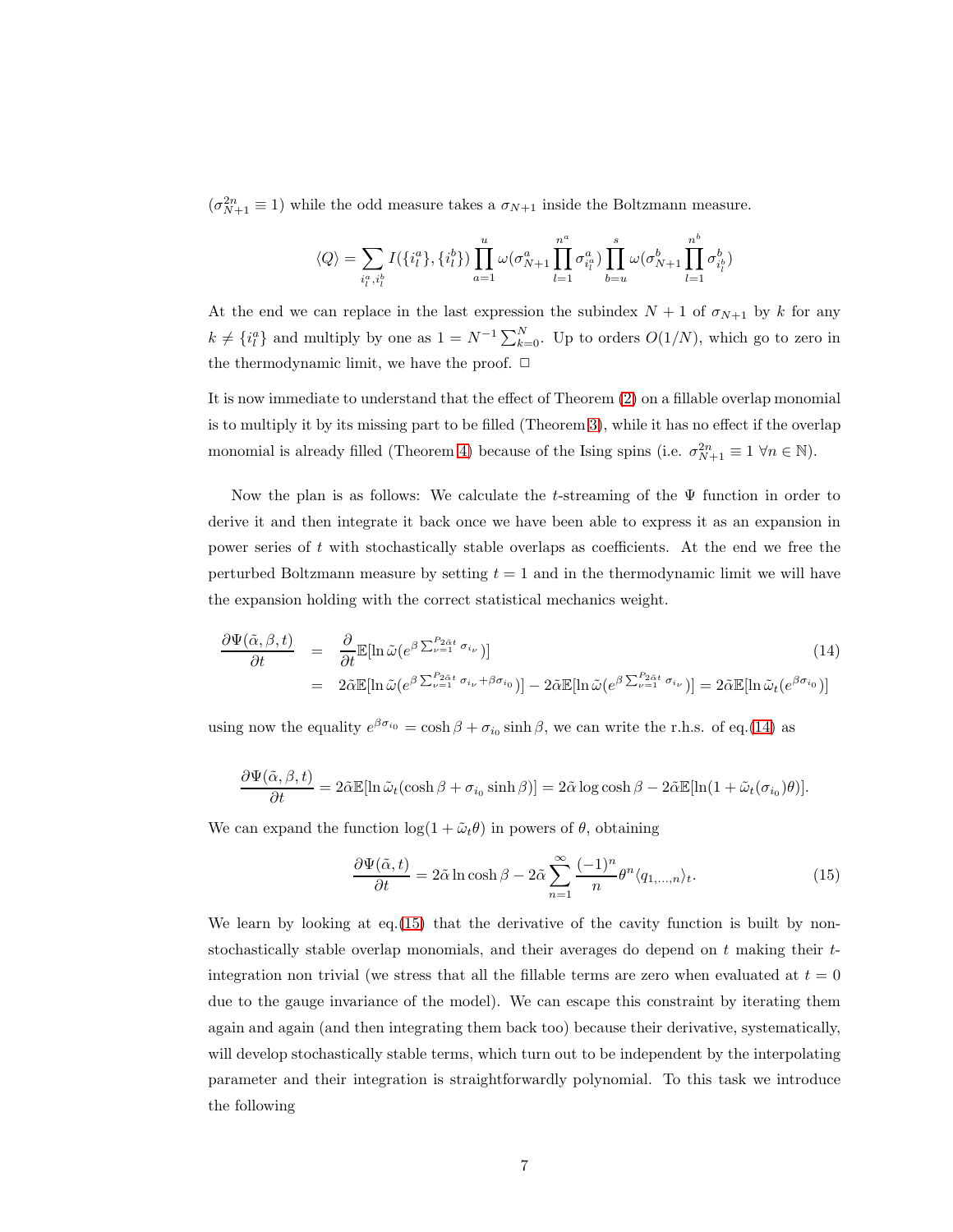**Proposition 1** Let  $F_s$  be a function of s replicas. Then the following streaming equation holds

$$
\frac{\partial \langle F_s \rangle_{t,\tilde{\alpha}}}{\partial t} = 2\tilde{\alpha}\theta \left[ \sum_{a=1}^s \langle F_s \sigma_{i_0}^a \rangle_{t,\tilde{\alpha}} - s \langle F_s \sigma_{i_0}^{s+1} \rangle_{t,\tilde{\alpha}} \right]
$$
\n
$$
+ 2\tilde{\alpha}\theta^2 \left[ \sum_{a\n
$$
+ 2\tilde{\alpha}\theta^3 \left[ \sum_{a\n
$$
+ \frac{s(s+1)}{2!} \sum_{a=1}^s \langle F_s \sigma_{i_0}^a \sigma_{i_0}^{s+1} \sigma_{i_0}^{s+2} \rangle_{t,\tilde{\alpha}} + \frac{s(s+1)(s+2)}{3!} \langle F_s \sigma_{i_0}^{s+1} \sigma_{i_0}^{s+2} \sigma_{i_0}^{s+3} \rangle_{t,\tilde{\alpha}} \right]
$$
\n(16)
$$
$$

where we neglected terms  $O(\theta^3)$ .

#### Proof

The proof works by direct calculation:

$$
\frac{\partial \langle F_s \rangle_{t,\tilde{\alpha}}}{\partial t} = \frac{\partial}{\partial t} \mathbb{E} \Big[ \frac{\sum_{\{\sigma\}} F_s e^{\sum_{a=1}^s (\beta \sum_{\nu=1}^{\rho_{\tilde{\alpha}} N} \sigma_{i_{\nu}}^a \sigma_{j_{\nu}}^a + \beta \sum_{\nu=1}^{\rho_{\tilde{\alpha}} \tilde{\alpha}} \sigma_{i_{\nu}}^a)}{\sum_{\{\sigma\}} e^{\sum_{a=1}^s (\beta \sum_{\nu=1}^{\rho_{\tilde{\alpha}} N} \sigma_{i_{\nu}}^a \sigma_{j_{\nu}}^a + \beta \sum_{\nu=1}^{\rho_{\tilde{\alpha}} \tilde{\alpha}} \sigma_{i_{\nu}}^a)} \Big] \Big]
$$
(17)  
\n
$$
= 2 \tilde{\alpha} \mathbb{E} \Big[ \frac{\sum_{\{\sigma\}} F_s e^{\sum_{a=1}^s (\beta \sigma_{i_0}^a + \beta \sum_{\nu=1}^{\rho_{\tilde{\alpha}} N} \sigma_{i_{\nu}}^a \sigma_{j_{\nu}}^a + \beta \sum_{\nu=1}^{\rho_{\tilde{\alpha}} \tilde{\alpha}} \sigma_{i_{\nu}}^a)}{\sum_{\{\sigma\}} e^{\sum_{a=1}^s (\beta \sigma_{i_0}^a + \beta \sum_{\nu=1}^{\rho_{\tilde{\alpha}} N} \sigma_{i_{\nu}}^a \sigma_{j_{\nu}}^a + \beta \sum_{\nu=1}^{\rho_{\tilde{\alpha}} \tilde{\alpha}} \sigma_{i_{\nu}}^a)} \Big] - 2 \tilde{\alpha} \langle F_s \rangle_{t,\tilde{\alpha}}
$$
  
\n
$$
= 2 \tilde{\alpha} \mathbb{E} \Big[ \frac{\tilde{\Omega}_t (F_s e^{\sum_{a=1}^s \beta \sigma_{i_0}^a})}{\tilde{\Omega}_t (e^{\sum_{a=1}^s \beta \sigma_{i_0}^a})} - 2 \tilde{\alpha} \langle F_s \rangle_{t,\tilde{\alpha}}
$$
  
\n
$$
= 2 \tilde{\alpha} \mathbb{E} \Big[ \frac{\tilde{\Omega}_t (F_s \Pi_{a=1}^s (\cosh \beta + \sigma_{i_0}^a \sinh \beta))}{\tilde{\Omega}_t (\Pi_{a=1}^s (\cosh \beta + \sigma_{i_0}^a \sinh
$$

Now noting that

$$
\Pi_{a=1}^{s}(1+\sigma_{i_0}^{a}\theta) = 1 + \sum_{a=1}^{s} \sigma_{i_0}^{a}\theta + \sum_{a\n
$$
\frac{1}{(1+\tilde{\omega}_{t}\theta)^{s}} = 1 - s\tilde{\omega}_{t}\theta + \frac{s(s+1)}{2!}\tilde{\omega}_{t}^{2}\theta^{2} - \frac{s(s+1)(s+2)}{3!}\tilde{\omega}_{t}^{3}\theta^{3} + ...
$$
\n(18)
$$

we obtain

$$
\frac{\partial \langle F_s \rangle_{t,\tilde{\alpha}}}{\partial t} = 2\tilde{\alpha}\mathbb{E}\Big[\tilde{\Omega}_t\Big(F_s(1+\sum_{a=1}^s \sigma_{i_0}^a \theta + \sum_{a\n(19)
$$

from which our thesis follows  $\Box.$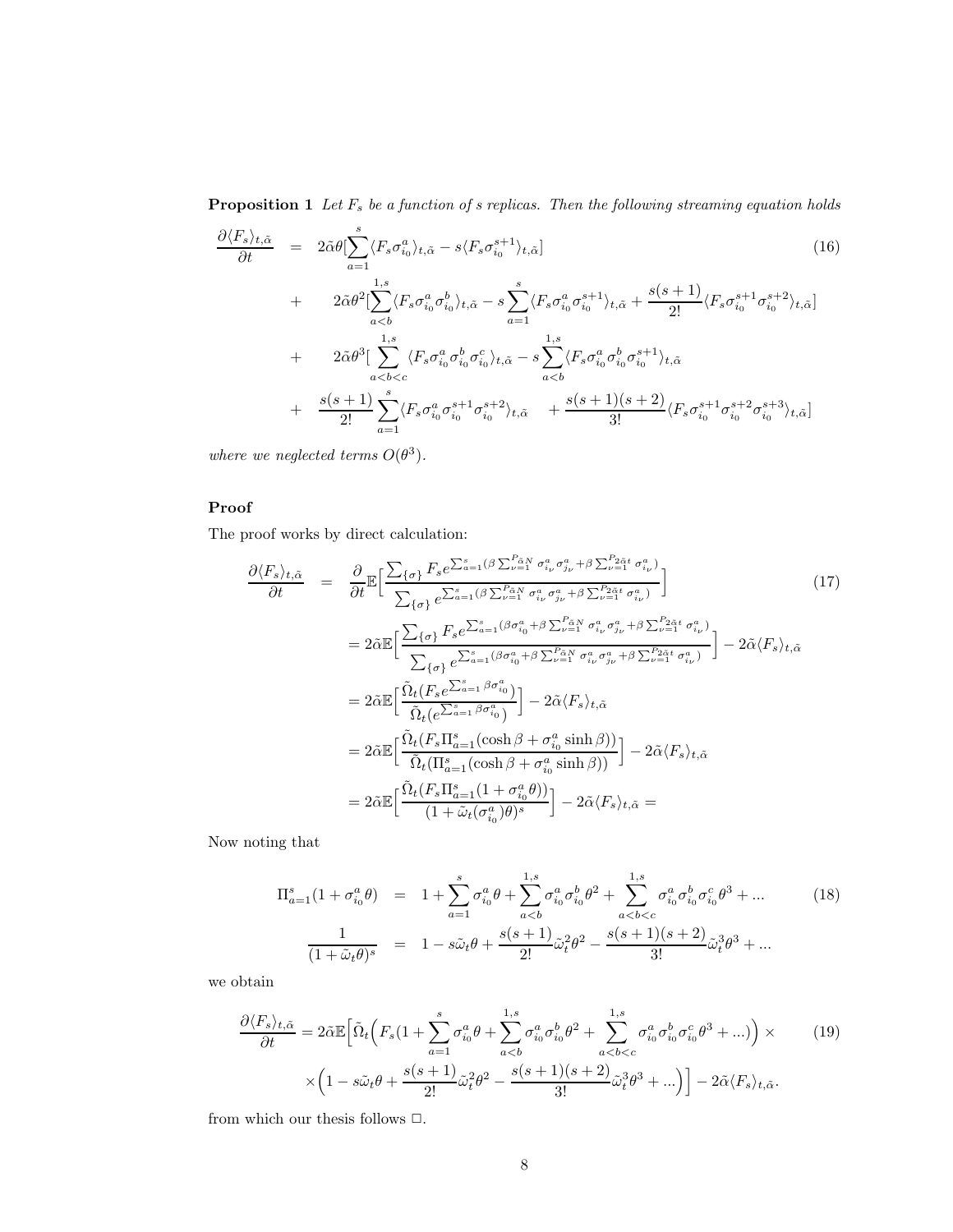### <span id="page-8-0"></span>4 Free energy analysis

Now that we exploited the machinery we can start applying it to the free energy. Let us at first work out its streaming with respect to the plan  $(\alpha, \beta)$ :

$$
\frac{\partial A(\alpha,\beta)}{\partial \beta} = -\frac{\langle H \rangle}{N} = \frac{1}{N} \mathbb{E} \Big( \frac{1}{Z_N} \sum_{\{\sigma\}} \sum_{\nu=1}^{P_{\alpha N}} \sigma_{i_{\nu}} \sigma_{j_{\nu}} e^{-\beta H_N(\alpha)} \Big) \tag{20}
$$
\n
$$
= \frac{1}{N} \sum_{k=1}^{\infty} k \pi (k-1, \alpha N) \mathbb{E} [\omega(\sigma_{i_k} \sigma_{j_k})_k] = \alpha \sum_{k=1}^{\infty} \pi (k-1, \alpha N) \mathbb{E} \Big[ \frac{\omega(\sigma_{i_k} \sigma_{j_k} e^{\beta \sigma_{i_k} \sigma_{j_k}})_{k-1}}{\omega(e^{\beta \sigma_{i_k} \sigma_{j_k}})_{k-1}} \Big]
$$
\n
$$
= \alpha \mathbb{E} \Big[ \frac{\omega(\sigma_{i_k} \sigma_{j_k} (\cosh \beta + \sigma_{i_k} \sigma_{j_k} \sinh \beta))}{\omega(\cosh \beta + \sigma_{i_k} \sigma_{j_k} \sinh \beta)} \Big] = \alpha \mathbb{E} \Big[ \frac{\omega(\sigma_{i_k} \sigma_{j_k}) + \theta}{1 + \omega(\sigma_{i_k} \sigma_{j_k}) \theta} \Big]
$$

by which we get (and with similar calculations for  $\partial_{\alpha}A(\alpha,\beta)$  that we omit for the sake of simplicity):

$$
\frac{\partial A(\alpha,\beta)}{\partial \beta} = \alpha \theta - \alpha \sum_{n=1}^{\infty} (-1)^n (1 - \theta^2) \theta^{n-1} \langle q_{1,\dots,n}^2 \rangle \tag{21}
$$

$$
\frac{\partial A(\alpha, \beta)}{\partial \alpha} = \ln \cosh \beta - \sum_{n=1}^{\infty} \frac{(-1)^n}{n} \theta^n \langle q_{1, \dots, n}^2 \rangle \tag{22}
$$

Now remembering Theorem [\(1\)](#page-3-3) and assuming critical behavior (that we will verify a fortiori

in sec. [\(5\)](#page-10-0)) we move for a different formulation of the free energy by considering the cavity function as the integral of its derivative. In a nutshell the idea is as follows: Due to the second order nature of the phase transition for this model (i.e. criticality that so far is assumed) we can expand the free energy in terms of the whole series of order parameters. Of course it is impossible to manage all these infinite overlap correlation functions to get a full solution of the model in the whole  $(\alpha, \beta)$  plane but it is possible to show by rigorous bounds that close to the critical line (that we are going to find soon) higher order overlaps scale with higher order critical exponents so we are allowed to neglect higher orders close to this line and we can investigate deeply criticality, which is the topic of the paper.

To this task let us expand the cavity functions as

$$
\Psi(\tilde{\alpha}, \beta, t) = \int_0^t \frac{\partial \Psi}{\partial t'} dt'
$$
\n
$$
= 2 \tilde{\alpha} t \log \cosh \beta + \tilde{\beta} \int_0^t \langle m \rangle_{t', \tilde{\alpha}} dt' - \frac{1}{2} \tilde{\beta} \theta \int_0^t \langle q_{12} \rangle_{t', \tilde{\alpha}} dt' + O(\theta^3)
$$
\n(23)

where  $\tilde{\beta} = 2\tilde{\alpha}\theta \to \beta' = 2\alpha\theta$  for  $N \to \infty$ . Now using the streaming equation as dictated by Proposition [\(1\)](#page-6-2) we can write the overlaps appearing in the expression of  $\Psi$  as polynomials of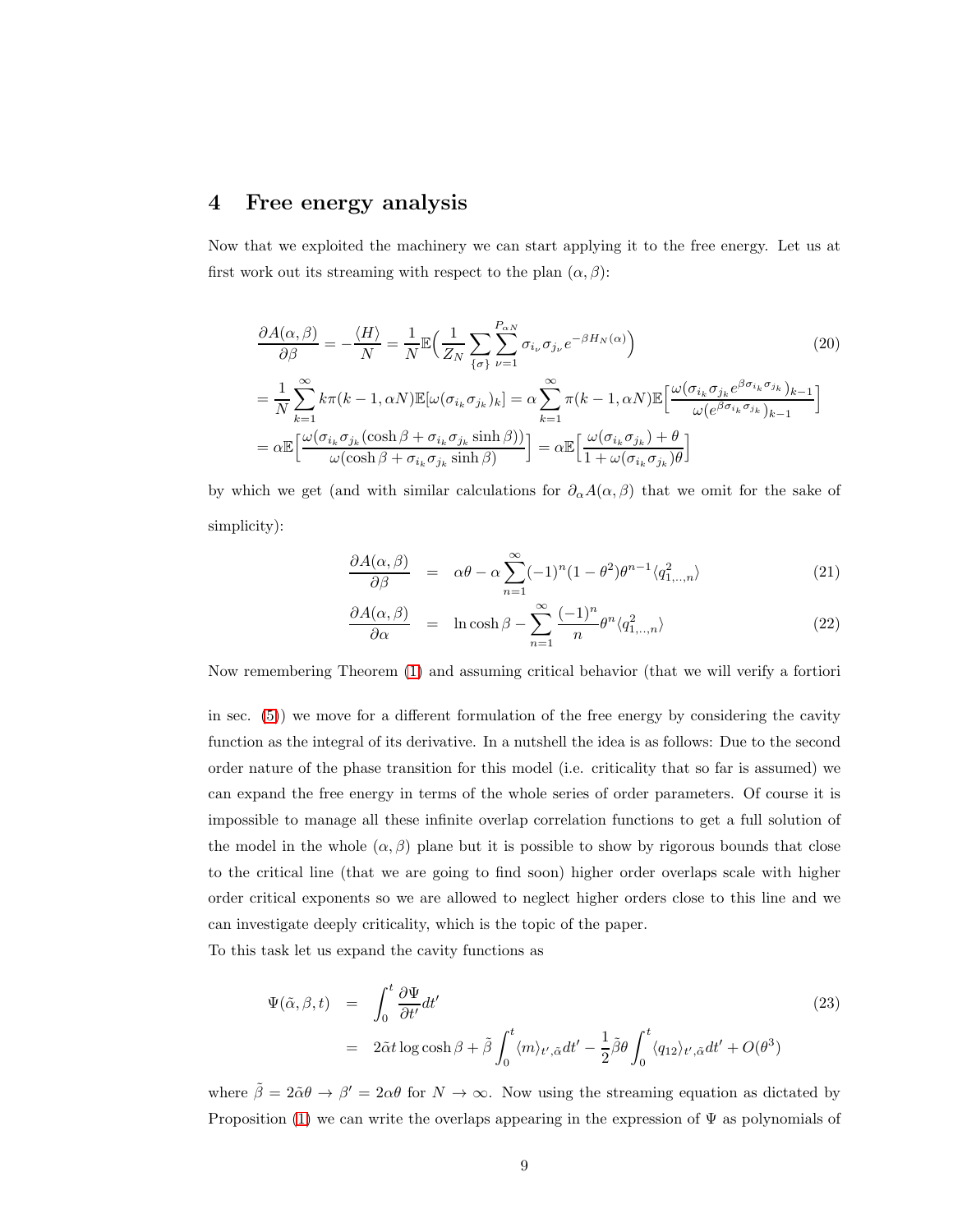higher order filled overlaps so to obtain a straightforward polynomial back-integration for the  $\Psi$  as they no longer will depend on the interpolating parameter thanks to Theorem  $(4)$ .

For the sake of simplicity the  $\tilde{\alpha}$ -dependence of the overlaps will be omitted keeping in mind that our results are all taken in the thermodynamic limit and so we can quietly exchange  $\tilde{\alpha}$ with  $\alpha$  in these passages. The first equation we deal with is:

$$
\frac{d\langle m\rangle_t}{dt} = \tilde{\beta}[\langle m^2 \rangle - \langle m_1 m_2 \rangle_t]
$$
 (24)

where  $\langle m_1m_2 \rangle$  is not filled and so we have to go further in the procedure and derive it in order to obtain filled monomials:

<span id="page-9-0"></span>
$$
\frac{d\langle m_1 m_2 \rangle_t}{dt} = 2\tilde{\beta}[\langle m_1^2 m_2 \rangle_t - \langle m_1 m_2 m_3 \rangle_t] + \tilde{\beta}\theta[\langle m_1 m_2 q_{12} \rangle - 4\langle m_1 m_2 q_{13} \rangle_t + 3\langle m_1 m_2 q_{34} \rangle_t].
$$
 (25)

In this expression we stress the presence of the filled overlap  $\langle m_1 m_2 q_{12} \rangle$  and of  $\langle m_1^2 m_2 \rangle_t$  which can be saturated in just one derivation. Wishing to have an expansion for  $\langle m \rangle_t$  up to the third order in  $\theta$ , it is easy to check that the saturation of the other overlaps in the last derivative would carry terms of higher order and so we can stop the procedure at the next step

$$
\frac{d\langle m_1^2 m_2\rangle_t}{dt} = \tilde{\beta}[\langle m_1^2 m_2^2\rangle] + \tilde{\beta}[\text{unfilled terms}] + O(\theta^2)
$$
\n(26)

from which integrating back in  $t$ 

$$
\langle m_1^2 m_2 \rangle_t = \tilde{\beta} [\langle m_1^2 m_2^2 \rangle] t \tag{27}
$$

inserting now this result in the expression  $(25)$  and integrating again in t we find

$$
\langle m_1 m_2 \rangle_t = \tilde{\beta} \theta \langle m_1 m_2 q_{12} \rangle t + \tilde{\beta}^2 \langle m_1^2 m_2^2 \rangle t^2 \tag{28}
$$

and coming back to  $\langle m \rangle_t$  we get

<span id="page-9-1"></span>
$$
\langle m \rangle_t = \tilde{\beta} \langle m^2 \rangle t - \frac{\tilde{\beta}^2 \theta}{2} \langle m_1 m_2 q_{12} \rangle t^2 - \frac{\tilde{\beta}^3}{3} \langle m_1^2 m_2^2 \rangle t^3 \tag{29}
$$

which is the attempted result. Let us move our attention to  $\langle q_{12} \rangle_t$ , analogously we can write

$$
\frac{d\langle q_{12}\rangle_t}{dt} = 2\tilde{\beta}[\langle m_1q_{12}\rangle_t - \langle m_3q_{12}\rangle_t] + \tilde{\beta}\theta[\langle q_{12}^2\rangle - 4\langle q_{12}q_{13}\rangle_t + 3\langle q_{12}q_{34}\rangle_t]
$$
(30)

and consequently obtain

<span id="page-9-2"></span>
$$
\langle q_{12}\rangle_t = \tilde{\beta}\theta \langle q_{12}^2\rangle t + \tilde{\beta}^2 \langle m_1 m_2 q_{12}\rangle t^2 + O(\theta^4). \tag{31}
$$

With the two expansion above, in the  $N \to \infty$  limit, putting  $t = 1$  we have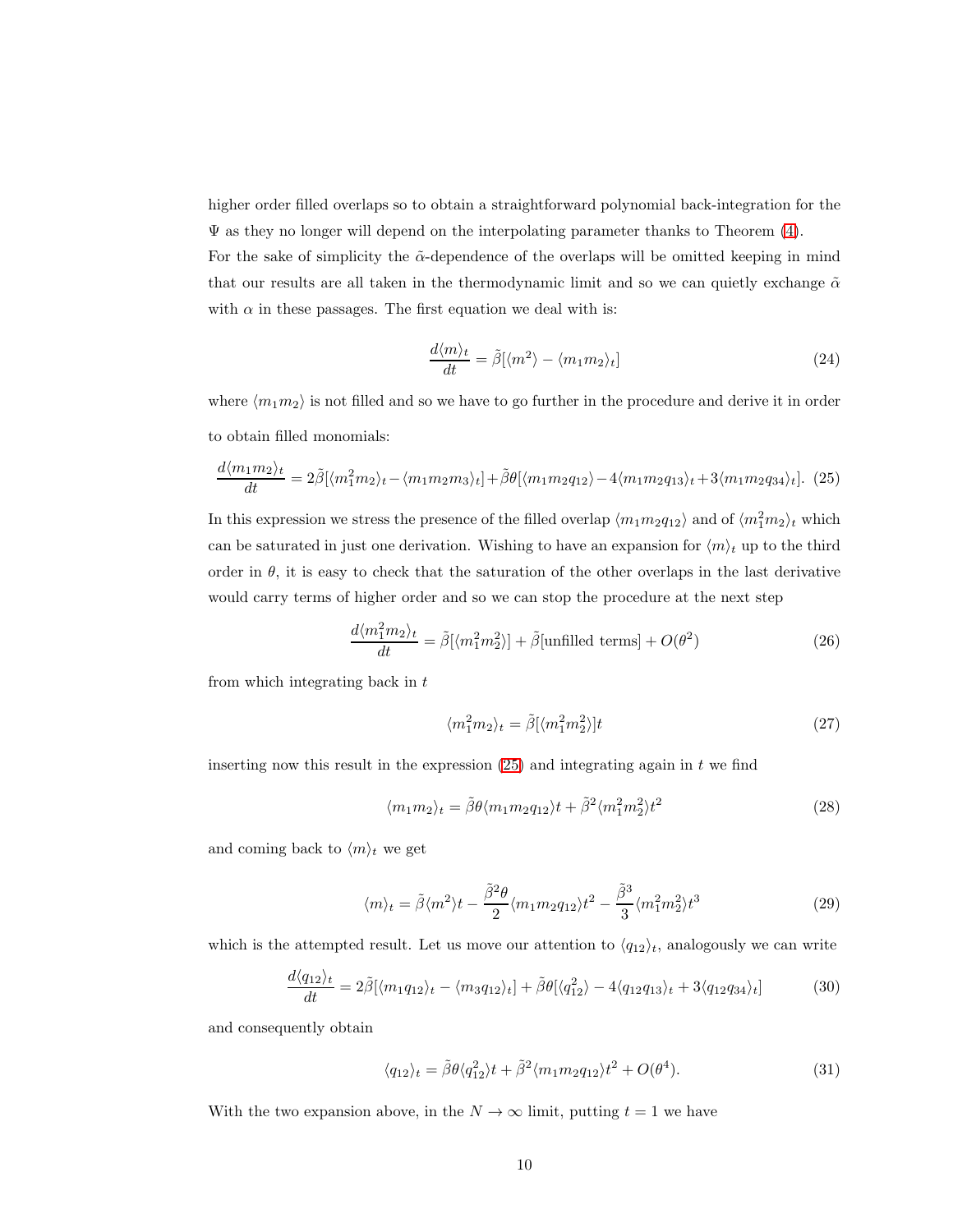$$
\Psi(\alpha,\beta,t=1) = 2\alpha \ln \cosh \beta + \frac{\beta'}{2} \langle m^2 \rangle - \frac{\beta'^4}{12} \langle m_1^2 m_2^2 \rangle - \frac{\beta'^2 \theta^2}{4} \langle q_{12}^2 \rangle - \frac{\beta'^3 \theta}{3} \langle m_1 m_2 q_{12} \rangle + O(\theta^6)
$$
\n(32)

At this point we have all the ingredients to write down the polynomial expansion for the free energy function as stated in the next:

Proposition 2 A general expansion via stochastically stable terms for the free energy of the diluted Ising model can be written as

<span id="page-10-1"></span>
$$
A(\alpha, \beta) = \ln 2 + \alpha \ln \cosh \beta + \frac{\beta'}{2} (\beta' - 1) \langle m_1^2 \rangle +
$$
  

$$
- \frac{\beta'^4}{12} \langle m_1^2 m_2^2 \rangle - \frac{\beta'^2}{8\alpha} \left( \frac{\beta'^2}{2\alpha} - 1 \right) \langle q_{12}^2 \rangle - \frac{\beta'^4}{6\alpha} \langle m_1 m_2 q_{12} \rangle + O(\theta^6).
$$
 (33)

It is immediate to check that the above expression, in the ergodic region where the averages of all the order parameters vanish, reduces to the well known high-temperature (or high con-nectivity) solution [\[18\]](#page-21-7) (i.e.  $A(\alpha, \beta) = \ln 2 + \alpha \log \cosh \beta$ ).

Of course we are neglecting  $\theta^6$  higher order terms because we are interested in an expansion holding close to the critical line, but we are not allowed to truncate the series for a general point in the phase space far beyond the ergodic region.

### <span id="page-10-0"></span>5 Critical behavior

Now we want to analyze the critical behavior of the model: we find the critical line where the ergodicity breaks, we obtain the critical exponent of the magnetization and the susceptibility and at the end we show that within our framework the lacking of ergodicity can be explained as the breaking of commutativity of the infinite volume limit against our cavity field, thought of as a properly chosen field, vanishing in the thermodynamic limit too, accordingly with the standard prescription of statistical mechanics [\[1\]](#page-20-5).

#### 5.1 Critical line

Let us firstly define the rescaled magnetization  $\xi_N$  as  $\xi_N = \sqrt{N} m_N$ . By applying the gauge transformation  $\sigma_i \to \sigma_i \sigma_{N+1}$  in the expression for the quenched average of the magnetization (eq. [\(29\)](#page-9-1)) and multiplying it times N so to switch to  $\xi_N^2$ , setting  $t = 1$  and sending  $N \to \infty$ we obtain

$$
\langle \xi_1^2 \rangle = \frac{\beta'^3}{3(\beta'-1)} \langle \xi_1 \xi_2 m_1 m_2 \rangle + \frac{\beta'^2 \theta}{2(\beta'-1)} \langle \xi_1 \xi_2 q_{12} \rangle + O(\frac{\theta^5}{\beta'-1})
$$
(34)

by which we see (again remembering criticality and so forgetting higher order terms) that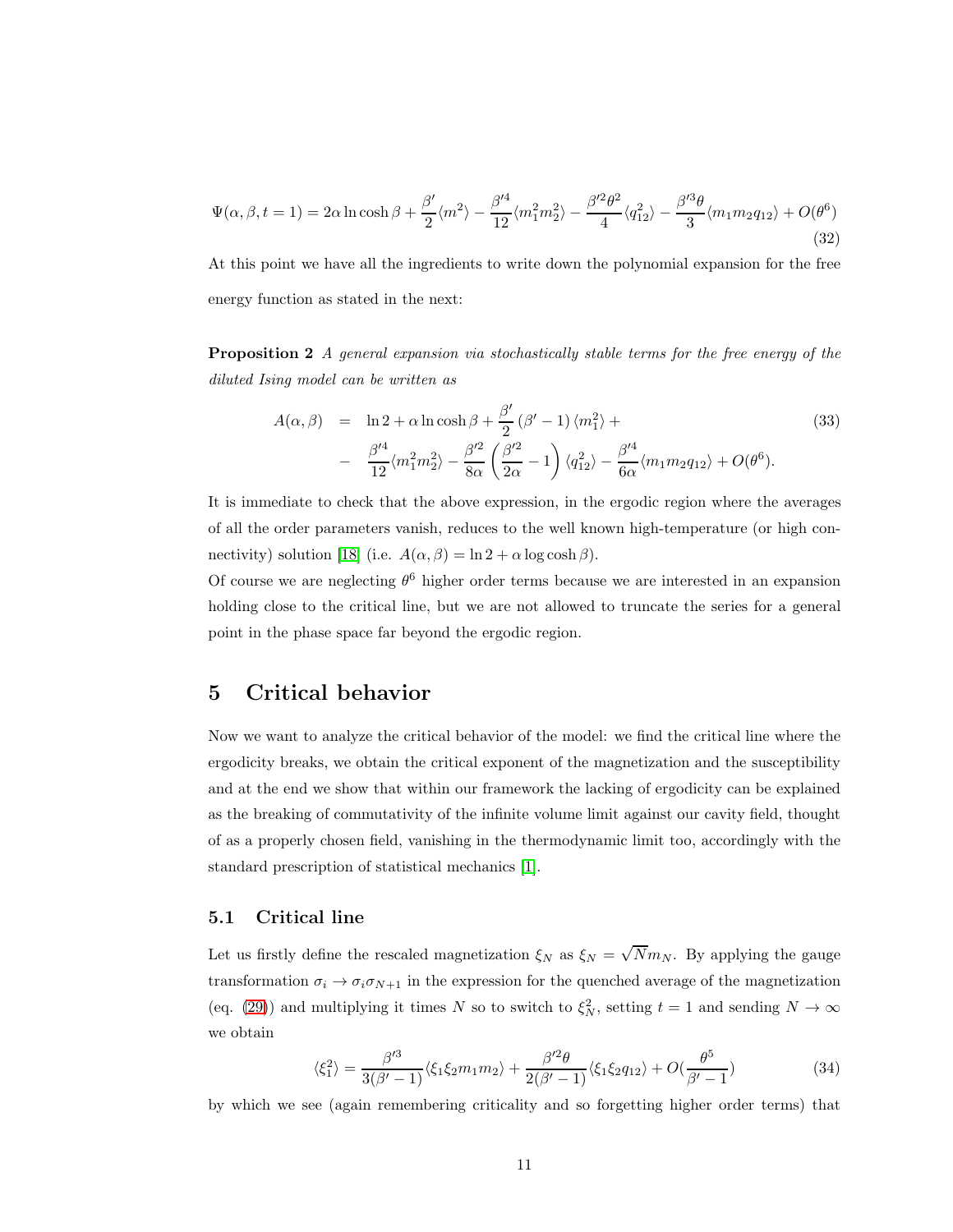

Figure 1: Phase diagram: below  $\alpha_c = 0.5$  there is no giant component in the Erdos-Renyi graph,  $\alpha_c$  defines the percolation threshold. Above at left of the critical line the system behaves ergodically, conversely on the right ergodicity is broken and the system displays magnetization.

the only possible divergence of the (centered and rescaled) fluctuations of the magnetization happens at the value  $\beta' = 1$  which gives  $2\alpha\theta = 1$  as the critical line, in perfect agreement with [\[18\]](#page-21-7). The same critical line can be found easier simply by looking at the expression [\(33\)](#page-10-1) as follows: remembering that in the ergodic phase the minimum of the free energy corresponds to a zero order parameter (i.e.  $\sqrt{\langle m^2 \rangle} = 0$ ), this implies the coefficient of the second order  $a(\beta') = \frac{\beta'}{2}$  $\frac{3^2}{2}(\beta'-1)$  to be positive. Anyway immediately below the critical line values of the magnetization different from zero must be allowed (by definition otherwise we were not crossing a critical line) and this can be possible if and only if  $a(\beta') \leq 0$ . Consequently (and using once more the second order nature of the transition) on the critical line we must have  $a(\beta') = 0$ and this gives again  $2\alpha\theta = 1$ .

### 5.2 Critical exponents and bounds

Now let us move to the critical exponents:

Critical exponents are needed to characterize singularities of the theory at the critical line and, for us, these indexes are the ones related to the magnetization  $\langle m \rangle$  and to the susceptibility  $\langle \chi \rangle$ .

We define  $\tau = (2\alpha \tanh \beta - 1)$  and we write  $\langle m(\tau) \rangle \sim G_0 \cdot \tau^{\delta}$  and  $\langle \chi(\tau) \rangle \sim G_0 \cdot \tau^{\gamma}$ , where the symbol ∼ has the meaning that the term at the second member is the dominant but there are corrections of higher order.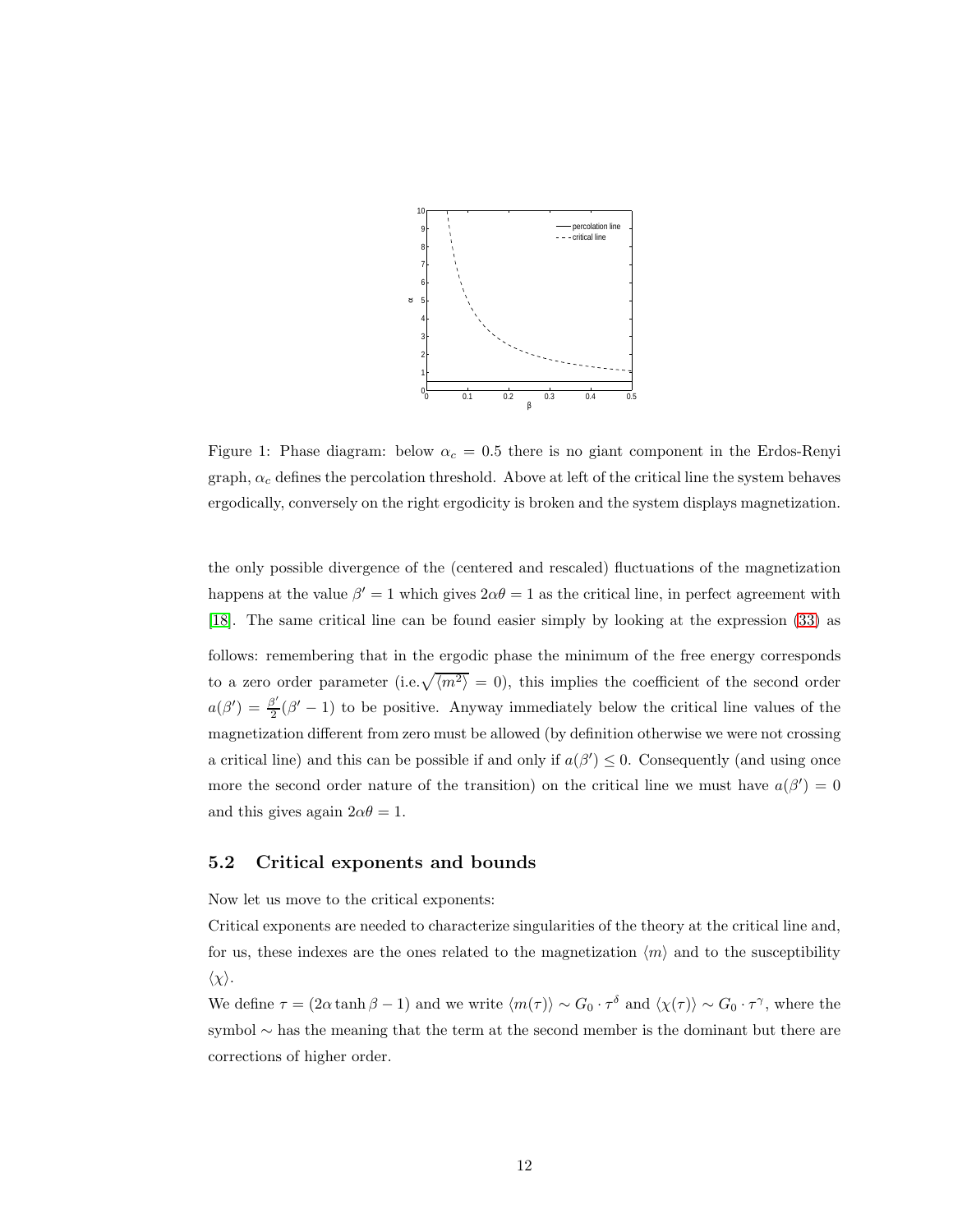Remembering the expansion of the squared magnetization that we rewrite for completeness

$$
\langle m^2 \rangle = \frac{\beta'^3}{3(\beta'-1)} \langle m_1^2 m_2^2 \rangle + \frac{\beta'^2 \theta}{2(\beta'-1)} \langle m_1 m_2 q_{12} \rangle + O(\frac{\theta^5}{\beta'-1})
$$
(35)

and considering that using the same gauge transformation  $\sigma_i \to \sigma_i \sigma_{N+1}$  on (eq.[\(31\)](#page-9-2)) we have for the two replica overlap the following representation

$$
\langle q_{12}^2 \rangle = -\frac{\beta'^2}{(\beta'\theta - 1)} \langle m_1 m_2 q_{12} \rangle + O(\theta^6)
$$
\n(36)

we can arrive by simple algebraic calculations to write down the free energy, close to the critical line of course, depending only by the two parameters  $\langle m^2 \rangle$  and  $\langle q_{12}^2 \rangle$ 

<span id="page-12-0"></span>
$$
A(\alpha, \beta) = \ln 2 + \alpha \ln \cosh \beta + \frac{\beta'}{4} (\beta' - 1) \langle m_1^2 \rangle - \frac{\beta'^2}{48\alpha} \left( \frac{\beta'^2}{2\alpha} - 1 \right) \langle q_{12}^2 \rangle + O(\theta^6)
$$
 (37)

By a comparison of the formula obtained by deriving  $A(\alpha, \beta)$  as expressed by eq.[\(37\)](#page-12-0) and the expression we have previously found (eq. [\(38\)](#page-12-1)) that we report for the sake of readability,

<span id="page-12-1"></span>
$$
\frac{\partial A(\alpha,\beta)}{\partial \alpha} = \ln \cosh \beta - \sum_{n=1}^{\infty} \frac{(-1)^n}{n} \theta^n \langle q_{1,\dots,n}^2 \rangle \tag{38}
$$

it is immediate to see that we have

$$
\frac{\partial}{\partial \alpha} \left[ \frac{\beta'}{4} (\beta' - 1) \langle m_1^2 \rangle \right] = \theta \langle m_1^2 \rangle. \tag{39}
$$

If we put ourselves close to the value  $\beta' = 1$  and make a change of variable  $\tau = \beta' - 1$  with  $\partial_{\alpha} = 2\theta \partial_{\tau}$  we get

$$
\frac{\partial}{\partial \alpha} \left[ \frac{\beta'}{4} (\beta' - 1) \langle m_1^2 \rangle \right] \sim \frac{\theta}{2} \frac{\partial}{\partial \tau} [\tau \langle m_1^2 \rangle] = \frac{\theta}{2} \langle m_1^2 \rangle + \frac{\theta \tau}{2} \frac{\partial \langle m_1^2 \rangle}{\partial \tau} = \theta \langle m_1^2 \rangle \tag{40}
$$

by which we easily obtain

$$
\frac{\partial \langle m_1^2 \rangle}{\langle m_1^2 \rangle} = \frac{\partial \tau}{\tau} \qquad \Rightarrow \langle m_1^2 \rangle \sim \tau \qquad \Rightarrow \sqrt{\langle m_1^2 \rangle} \sim \tau^{\frac{1}{2}} \tag{41}
$$

Therefore we get that the critical exponent for the magnetization,  $\delta = 1/2$ , which turns out to be the same as in the fully connected counterpart [\[6\]](#page-20-0)[\[19\]](#page-21-2), in agreement with the disordered extension of this model [\[10\]](#page-21-8).

Again, by simple direct calculations, once we get the critical exponent for the magnetization it is straightforward to show that the susceptibility  $\langle \chi \rangle$  [\[1\]](#page-20-5) obeys

$$
\langle \chi \rangle \sim |\tau|^{-1} \tag{42}
$$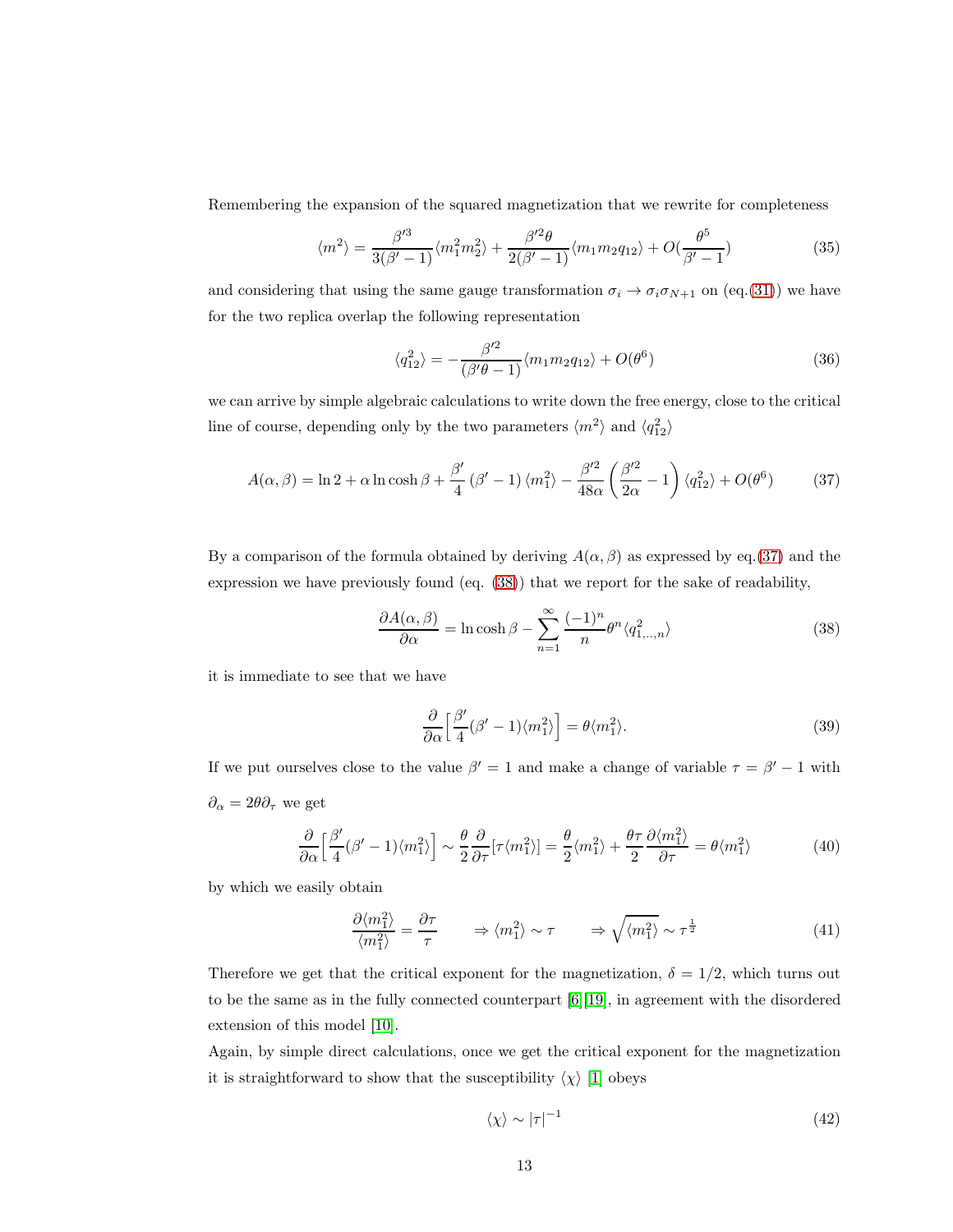close to the critical line, by which we find its critical exponent to be once again in agreement with the classical fully connected counterpart [\[1\]](#page-20-5).

Now we want to show some wrong results which a naive calculation would suggest so to emphasize the importance of the bounds relating different monomials that we are going to discuss immediately later [\[9\]](#page-20-6)[\[34\]](#page-22-8). Then in the next subsection, we explain what is the physics behind this picture by providing a mechanism for the breaking of the ergodicity.

The point on which we focus is the following: if we wish to perform the same procedure we performed on  $\langle m^2 \rangle$ , applying blindly saturability below to the first critical line, to the 2 replica overlap  $\langle q_{12}^2 \rangle$  we would gain

$$
\sqrt{\langle q_{12}^2 \rangle} \sim \tau_2 = (\beta' \theta - 1) \tag{43}
$$

identifying  $\theta_{c_2} = 1/(2\alpha)^{1/2}$  as another critical temperature, or better, the critical temperature typical of  $\langle q_{12}^2 \rangle$ . In the same way we could find  $\theta_{c_n}$  for every  $q_{1...n}^2$  obtaining

$$
\theta_{c_n} = 1/(2\alpha)^{1/n}
$$

such that, at the end, we obtain a scenario with several transition lines, one for every order parameter.

This is not a possible scenario, as generally explained for instance in [\[7\]](#page-20-7) and as dictated, in this model, by the following

Proposition 3 As soon as the first order parameter (the magnetization) starts taking values different from zero, the same happens to all the other order parameters

$$
\langle q_{1,..,n}^2 \rangle = \mathbb{E}_k \mathbb{E}_i[\omega^n(\sigma_{i_1} \sigma_{i_2})] \ge (E_k E_i[\omega(\sigma_{i_1} \sigma_{i_2})])^n = \langle m^2 \rangle^n \quad \forall n \tag{44}
$$

We omit the proof details as they are a simple application of Jensen inequality.

#### 5.3 Saturability breaking

So far we showed that it is not possible to have several transition lines, one for every order parameter. Now we want to understand why there is just one critical line by applying the theory developed in [\[9\]](#page-20-6) to this model.

Starting from Theorem [\(1\)](#page-3-3) that we recall for simplicity

$$
A(\alpha, \beta) = \ln 2 - \alpha \frac{\partial A(\alpha, \beta)}{\partial \alpha} + \Psi(\alpha, \beta, t = 1)
$$
\n(45)

we want to show the phase transition expressed by the non-commutativity among the thermodynamic limit and the vanishing perturbation.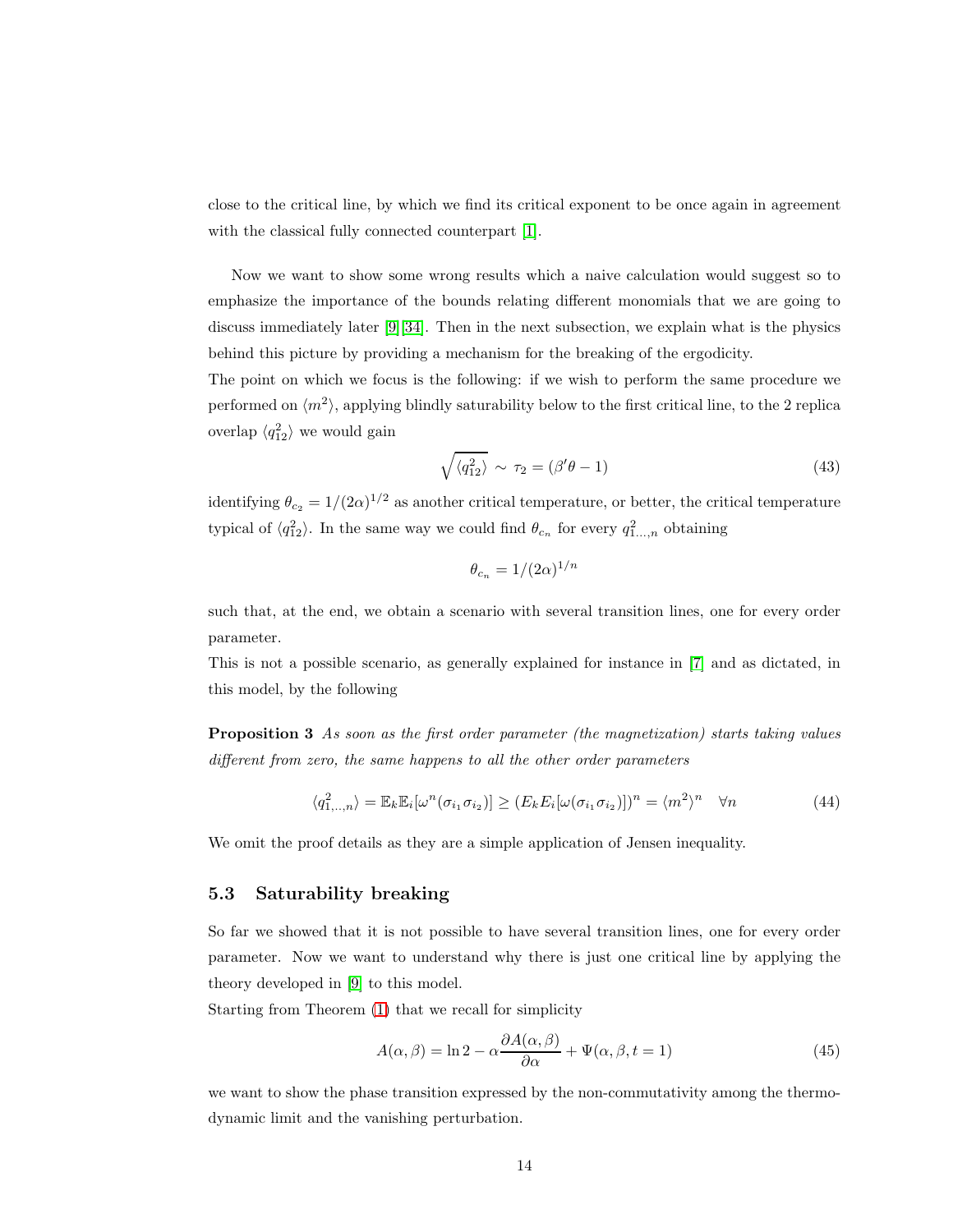Again for simplicity we report the expansion of  $A(\alpha, \beta)$  we have previously built

<span id="page-14-0"></span>
$$
A(\alpha, \beta) = \ln 2 + \alpha \ln \cosh \beta + \frac{\beta'}{4} (\beta' - 1) \langle m_1^2 \rangle - \frac{\beta'^2}{48\alpha} \left( \frac{\beta'^2}{2\alpha} - 1 \right) \langle q_{12}^2 \rangle + O(\theta^6)
$$
 (46)

that we obtained by considering the cavity function as the integral of its t-derivative

<span id="page-14-1"></span>
$$
\Psi(\tilde{\alpha},t) = \int_o^t \frac{\partial \Psi(\tilde{\alpha},t')}{\partial t'}dt' = \int_o^t 2\tilde{\alpha}\ln\cosh\beta dt' - 2\tilde{\alpha}\sum_{n=1}^\infty \frac{(-1)^n}{n}\theta^n \int_o^t \langle q_{1,...,n} \rangle_t' dt' \qquad (47)
$$

and performing, via the streaming equation, a saturating procedure of consecutive t-derivatives upon the overlaps in order to express them as functions of higher order filled terms. Then the only thing we had to do was sending  $N$  to infinity, carrying out of the integral the overlaps and then putting  $t = 1$  to evaluate  $\Psi(\alpha, \beta, t = 1)$ . The result of this procedure brings to equation [\(46\)](#page-14-0).

But what if we exchanged the limit order by sending  $t \to 1$  first and taking the thermodynamic limit after?

It is easy to note that all the overlaps appearing in eq.[\(47\)](#page-14-1) are fillable such that we can avoid the saturation procedure simply by setting  $t = 1$  first and then sending N to infinity. In this way, thanks to theorem  $(3)$ , each fillable overlap is transformed in a filled t-independent one and this kills all the correlations among different replicas and allows us to write

$$
A(\alpha, \beta) = \ln 2 + \alpha \ln \cosh \beta - \sum_{n=1}^{\infty} \frac{(-1)^n}{n} \theta^n \langle q_{1, \dots, n}^2 \rangle = \ln 2 + \alpha \frac{\partial A(\alpha, \beta)}{\partial \alpha}
$$
(48)

being clearly

$$
\lim_{N \to \infty} \lim_{t \to 1} \Psi(\tilde{\alpha}, \beta, t) = \lim_{N \to \infty} \lim_{t \to 1} \int_{0}^{t} \frac{\partial \Psi(\tilde{\alpha}, \beta, t')}{\partial t'} dt'
$$
\n
$$
= \lim_{N \to \infty} \lim_{t \to 1} \left[ \int_{0}^{t} 2\tilde{\alpha} \log \cosh \beta dt' - 2\tilde{\alpha} \sum_{n=1}^{\infty} \frac{(-1)^{n}}{n} \theta^{n} \int_{0}^{t} \langle q_{1,...,n} \rangle'_{t} dt' \right]
$$
\n
$$
= 2\alpha \ln \cosh \beta - 2\alpha \sum_{n=1}^{\infty} \frac{(-1)^{n}}{n} \theta^{n} \langle q_{1,...,n}^{2} \rangle = 2\alpha \frac{\partial A(\alpha, \beta)}{\partial \alpha}.
$$
\n(49)

In particular, retaining just the first two terms of the expansions, we show the difference between the two results.

•  $\lim_{t\to 1} \lim_{N\to\infty}$ 

<span id="page-14-2"></span>
$$
A(\alpha, \beta) = \ln 2 + \alpha \ln \cosh \beta + \frac{\beta'}{4} (\beta' - 1) \langle m_1^2 \rangle + O(\theta^3)
$$
 (50)

•  $\lim_{N\to\infty}$   $\lim_{t\to 1}$ 

<span id="page-14-3"></span>
$$
A(\alpha, \beta) = \ln 2 + \alpha \ln \cosh \beta + \frac{\beta'}{2} \langle m_1^2 \rangle + O(\theta^3)
$$
 (51)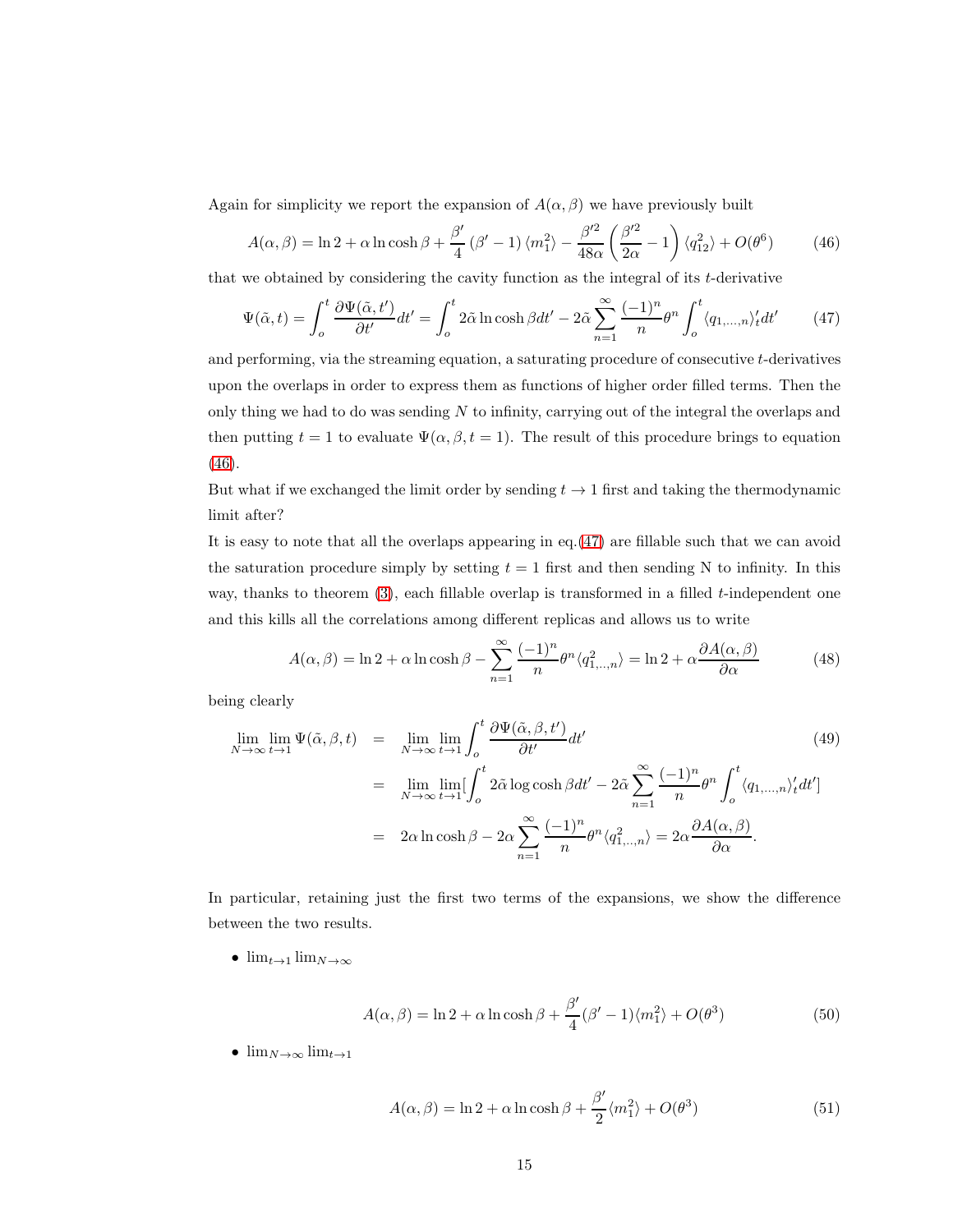We immediately recognize that eq.[\(50\)](#page-14-2) is the correct expression holding also below the critical line. When the system lives in the ergodic region all the order parameters are zero and it reduces to  $\alpha \ln \cosh(\beta)$  which is the ergodic solution, if we cross the critical line the formula takes into account the phase transition encoded in the coefficient of the second order and gives the correct expression immediately below.

It is also straightforward to recognize as the ergodic solution eq.[\(51\)](#page-14-3) which can be the correct one only above the critical line [\[18\]](#page-21-7).

At the end we saw that there exists only and only one critical line for all the order parameters. We saw that this line can be depicted as the breaking of commutativity among the infinite limit operation and the setting of  $t = 1$  (relaxing the Boltzmann factor from the interpolant avoiding the trivial way  $t = 0$ . Hence, which can be the genesis of the transition for all the other order parameters? The correlations among them and the magnetization, as clearly put in evidence in the free energy expansion (see eq.[\(33\)](#page-10-1)). And lastly, which is the origin of these correlation? The saturability property that the model exhibits as stated by Theorem [\(3\)](#page-4-2). In fact, at the critical line (which is the last line, from above, where gauge invariance is a symmetry of the Boltzmann state too, thanks to the continuity of the transition) saturability easily shows that

$$
\lim_{N \to \infty} \langle m_1 q_{12} \rangle_t = \langle m_1 m_2 q_{12} \rangle, \tag{52}
$$

explaining the birth of the correlations among the various order parameters (we reported just the first two as an example).

#### 5.4 Self-averaging properties

We have previously shown how filled overlaps become asymptotically  $t$ -independent when N grows to infinity. Starting from this we can find identities stating the self-averaging of the order parameters as  $\langle m^2 \rangle$ .

In particular we are going to take these overlaps and calculate their derivative with respect to t; then by applying the gauge transformation and setting  $t = 1, N \rightarrow \infty$  we can write down the self-averaging relations.

$$
0 = \partial_t \langle m_1^2 \rangle_t = \beta' [\langle m_1^3 \rangle_t - \langle m_1^2 m_2 \rangle_t] \Rightarrow [\langle m_1^4 \rangle - \langle m_1^2 m_2^2 \rangle] = \mathbb{E}[\Omega(m^4) - \Omega^2(m^2)]. \tag{53}
$$

Coherently with [\[18\]](#page-21-7) we find standard self-averaging for the magnetization.

More interesting is the situation concerning the overlap but we actually lack a complete mathematical control.

By applying the same trick as before we can equate to zero (in the large  $N$  limit) the  $t$ derivative of the squared overlap (which is stochastically stable), consequently we get two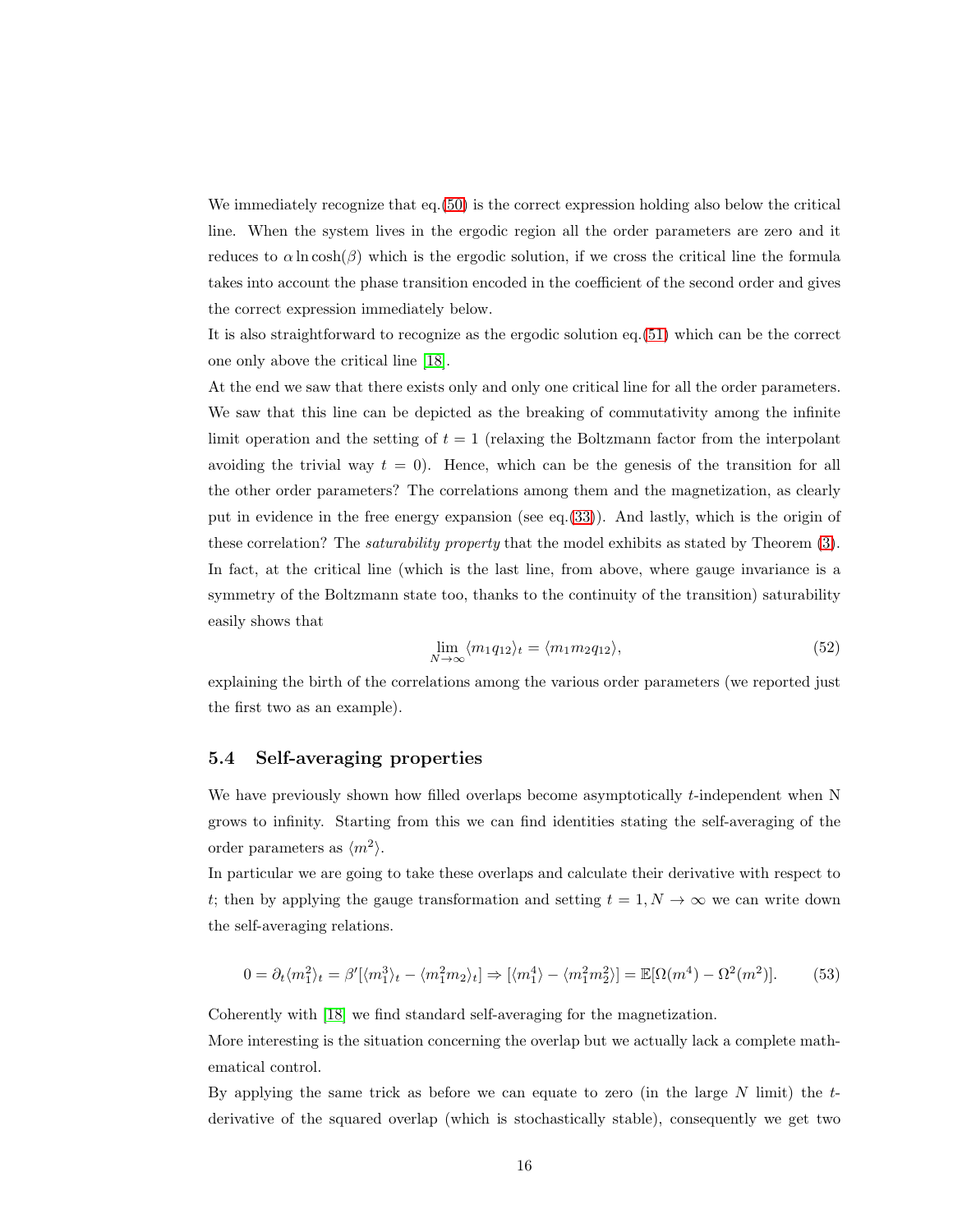terms.

<span id="page-16-1"></span>
$$
0 = \partial_t \langle q_{12}^2 \rangle_t = 2\beta' [\langle m_1 q_{12}^2 \rangle_t - \langle m_3 q_{12}^2 \rangle_t] + \beta' \theta [\langle q_{12}^3 \rangle_t - 4 \langle q_{12}^2 q_{13} \rangle_t + 3 \langle q_{12}^2 q_{34} \rangle_t] (54)
$$

$$
\Rightarrow \left[ \langle m_1^2 q_{12}^2 \rangle - \langle m_3^2 q_{12}^2 \rangle \right] = 0 \qquad \left[ \langle q_{12}^4 \rangle - 4 \langle q_{12}^2 q_{13}^2 \rangle + 3 \langle q_{12}^2 q_{34}^2 \rangle \right] = 0 \quad (55)
$$

A-priori we can not assume factorization of the series so to put to zero each term separately (as we did in eq.[\(55\)](#page-16-1)), however, close to the critical line surely the second term is an higher order and we can reasonably set to zero the first. Furthermore as the second term at the r.h.s. has a pre-factor  $\propto \alpha^{-1}$  differing from the first term it would be difficult to imagine the opposite. It is in fact very natural to assume that the two terms can be set to zero separately in the whole  $(\alpha, \beta)$  plane and this is very interesting because the second term is a very well known relation in the field of spin glasses [\[16\]](#page-21-12)[\[24\]](#page-21-13)[\[3\]](#page-20-1)[\[23\]](#page-21-14)[\[5\]](#page-20-2) suggesting a common structure among different kinds of disordered systems, the only sharing feature among diluted ferromagnets and spin-glasses being some kind of disorder (topological in the former, frustrating in the latter).

We are not going to deepen this point as it is under investigation in [\[17\]](#page-21-15) where the same set of relations (and more) is found and discussed.

## <span id="page-16-0"></span>6 Numerics

In this section we analyze, from the numerical point of view, the ferromagnetic system previously introduced by performing extensive Monte Carlo simulations with the Metropolis algorithm [\[32\]](#page-22-9).

The Erdos-Renyi random graph is constructed by taking  $N$  sites and introducing a bond between each pair of sites with probability  $p = \bar{\alpha}/(N-1)$ , in such a way that the average connectivity per node is just  $\bar{\alpha}$ . Clearly, when  $p = 1$  the complete graph is recovered.

The simplest version of the diluted Curie-Weiss Hamiltonian has a Poisson variable per bond as  $H_N = -\sum_{ij} \sum_{\nu=0}^{P_{\bar{\alpha}}/N} \sigma_{i_{\nu}} \sigma_{j_{\nu}}$ , and it is the easiest approach when dealing with numerics.

For the analytical investigation we choose a slightly changed version (see eq.[\(1\)](#page-1-1)): each link gets a bond with probability close to  $\alpha/N$  for large N; the probabilities of getting two, three bonds scale as  $1/N^2$ ,  $1/N^3$  therefore negligible in the thermodynamic limit.

Working with directed links (as we do in the analytical framework) the probability of having a bond on any undirected link is twice the probability for directed link (i.e.  $2\alpha/N$ ). Hence, for large N, each site has average connectivity  $2\alpha$ . Finally in this way we allow self-loop but they add just  $\sigma$ -independent constant to  $H_N$  and are irrelevant, but we take the advantage of dealing with an  $H_N$  which is the sum of independent identically distributed random variables, that is useful for analytical investigation.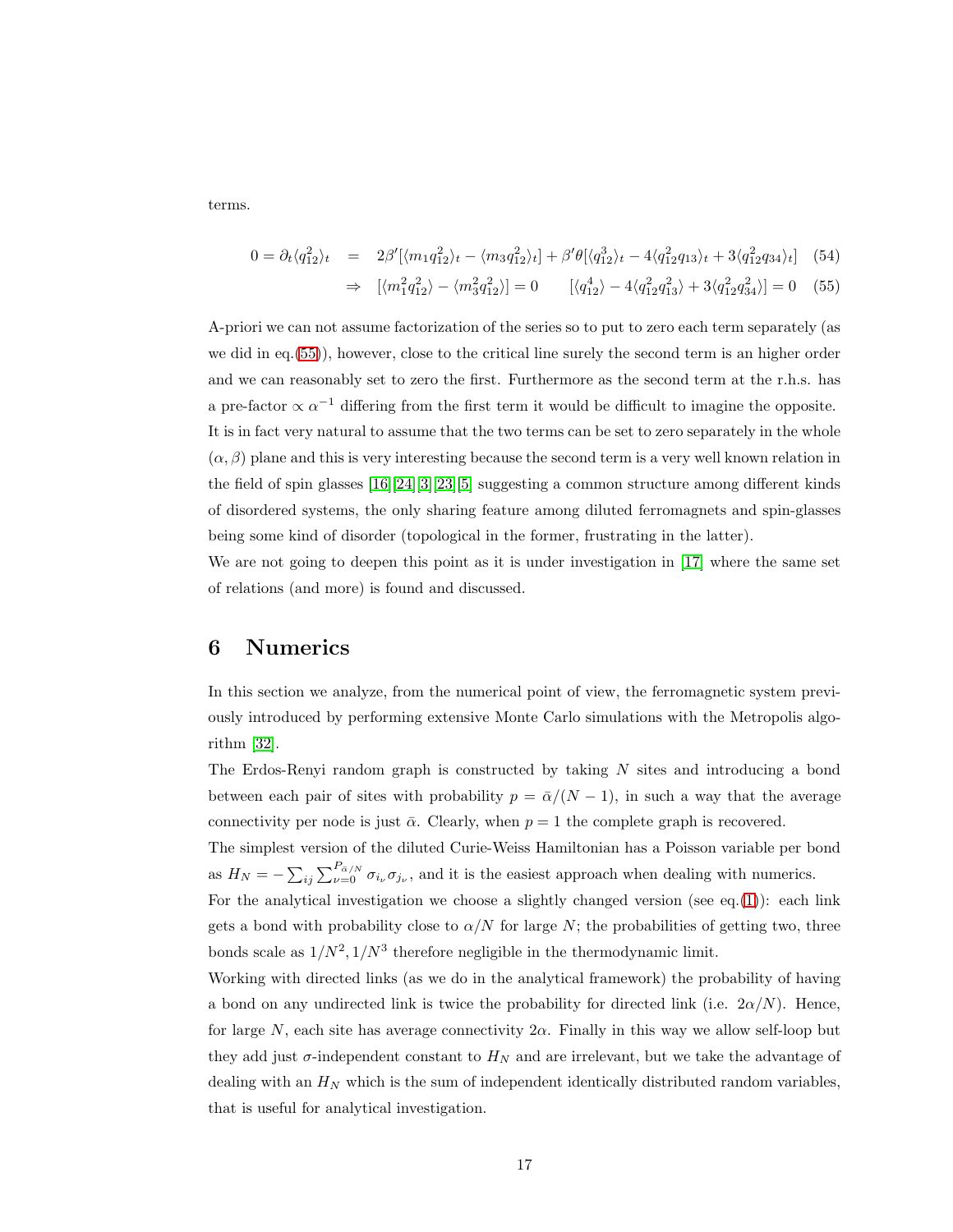When comparing with numerics consequently we must keep in mind that  $\bar{\alpha} = 2\alpha$ .

In the simulation, once the network has been diluted, we place a spin  $\sigma_i$  on each node i and allow it to interact with its nearest-neighbors. Once the external parameter  $\beta$  is fixed, the system is driven by the single-spin dynamics and it eventually relaxes to a stationary state characterized by well-defined properties. More precisely, after a suitable time lapse  $t_0$  and for sufficiently large systems, measurements of a (specific) physical observable  $x(\sigma, \bar{\alpha}, \beta)$  fluctuate around an average value only depending on the external parameters  $\beta^{-1}$  and  $\bar{\alpha}$ .

Moreover, for a system  $(\bar{\alpha}, \beta)$  of a given finite size N the extent of such fluctuations scales as  $N^{-\frac{1}{2}}$  with the size of the system. The estimate of the thermodynamic observables  $\langle x \rangle$  is therefore obtained as an average over a suitable number of (uncorrelated) measurements performed when the system is reasonably close to the equilibrium regime.

The estimate is further improved by averaging over different realizations of the same system  $(\bar{\alpha}, \beta)$ . In summary,

$$
\langle x(\sigma, \bar{\alpha}, \beta) \rangle = \mathbb{E}\left[\frac{1}{M} \sum_{n=1}^{M} x(\sigma(t_n))\right], t_n = t_0 + n\mathcal{T}
$$

where  $\sigma(t)$  denotes the configuration of the magnetic system at time step t and T is the decorrelation parameter (i.e. the time, in units of spin flips, needed to decorrelate a given magnetic arrangement).

In general, statistical errors during a MC run in a given sample result to be significantly smaller than those arising from the ensemble averaging (see also [\[37\]](#page-22-10)). Figure [\(2\)](#page-18-0) shows the dependence of the macroscopic observables  $\langle m \rangle$  and  $\langle e \rangle$  from the size of the system; values are obtained starting from a ferromagnetic arrangement, at the normalized inverse temperature  $\beta/\bar{\alpha} = 1.67$ . Notice that at this temperature the system composed of  $N = 10^4$  is already very close to the asymptotic regime. Analogous results are found for different systems ( $\bar{\alpha}$ ,  $\beta$ ), with β far enough from  $β_c$ .

In the following we focus on systems of sufficiently large size so to discard finite size effects. For a wide range of temperatures and dilutions, we measure the average magnetization  $\langle m \rangle$ and energy  $\langle e \rangle$ , as well as the magnetic susceptibility  $\chi$ , calculated as

$$
\chi(\beta,\bar{\alpha}) \equiv \beta N \left[ \langle m^2 \rangle - \langle m \rangle^2 \right].
$$

Their profiles display the typical behavior expected for a ferromagnet and, consistently with the theory, highlight a phase transition at well defined temperatures  $\beta_c(\alpha)$ .

Now, we investigate in more detail the critical behavior of the system. We collect accurate data of magnetization and susceptibility, for different values of  $\bar{\alpha}$  and for temperatures approaching the critical one. These data are used to estimate both the critical temperature and the critical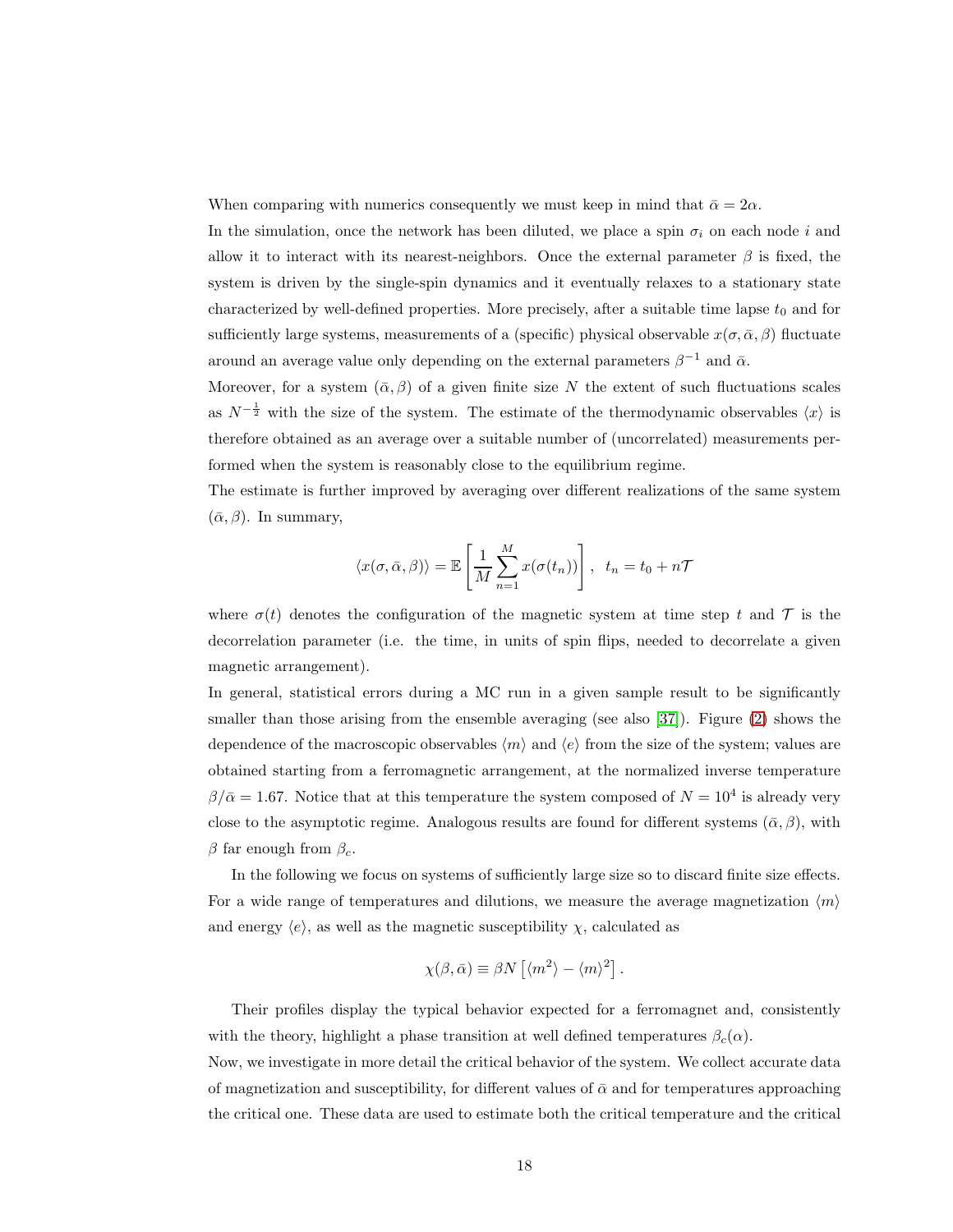

<span id="page-18-0"></span>Figure 2: Finite size scaling for the magnetization and the internal energy (inset) for  $\bar{\alpha} = 10$ and  $\frac{\beta}{\alpha}$  = 1.67. All the measurements were carried out in the stationary regime and the error bars represent the fluctuations about the average values. We find good indication of the convergence of the quantities on the size of the system and thus of the existence of the thermodynamic limit.

exponents for the magnetization and susceptibility. In Fig. [\(3\)](#page-19-1) we show data as a function of the reduced temperature  $\tau = (|\beta - \beta_c|/\beta_c)^{-1}$  for  $\bar{\alpha} = 10$  and  $\bar{\alpha} = 20$ . The best fit for observables is the power law

<span id="page-18-1"></span>
$$
\langle m \rangle \sim \tau^{\delta}, \ \beta > \beta_c \tag{56}
$$

$$
\chi \sim \tau^{\gamma}.
$$
 (57)

We obtain estimates for  $\beta_c(\bar{\alpha})$ ,  $\delta(\bar{\alpha})$  and  $\gamma(\bar{\alpha})$  by means of a fitting procedure. Results are gathered in Tab. [6.](#page-18-1) Within the errors ( $\leq 2\%$  for  $\beta_c$  and  $\leq 5\%$  for the exponents), estimates

| $\bar{\alpha}$ | $\beta_c^{-1}$ |      |         |
|----------------|----------------|------|---------|
| 10             | 9.93           | 0.48 | $-0.97$ |
| 20             | 19.92          | 0.49 | $-1.04$ |
| 30             | 29.98          | 0.48 | $-1.04$ |
| 40             | 39.59          | 0.50 | $-1.02$ |

Table 1: Estimates for the critical temperature and the critical exponents  $\delta$  and  $\gamma$  obtained by a fitting procedure on data from numerical simulations concerning Ising systems of size  $N = 36000$  and different dilutions (we stress that analytically we get  $\delta = 0.5$  and  $\gamma = -1$ ). Errors on temperatures are  $\langle 2\%,$  while for exponents are within 5%.

for different values of  $\bar{\alpha}$  agree and they are also consistent with the analytical results exposed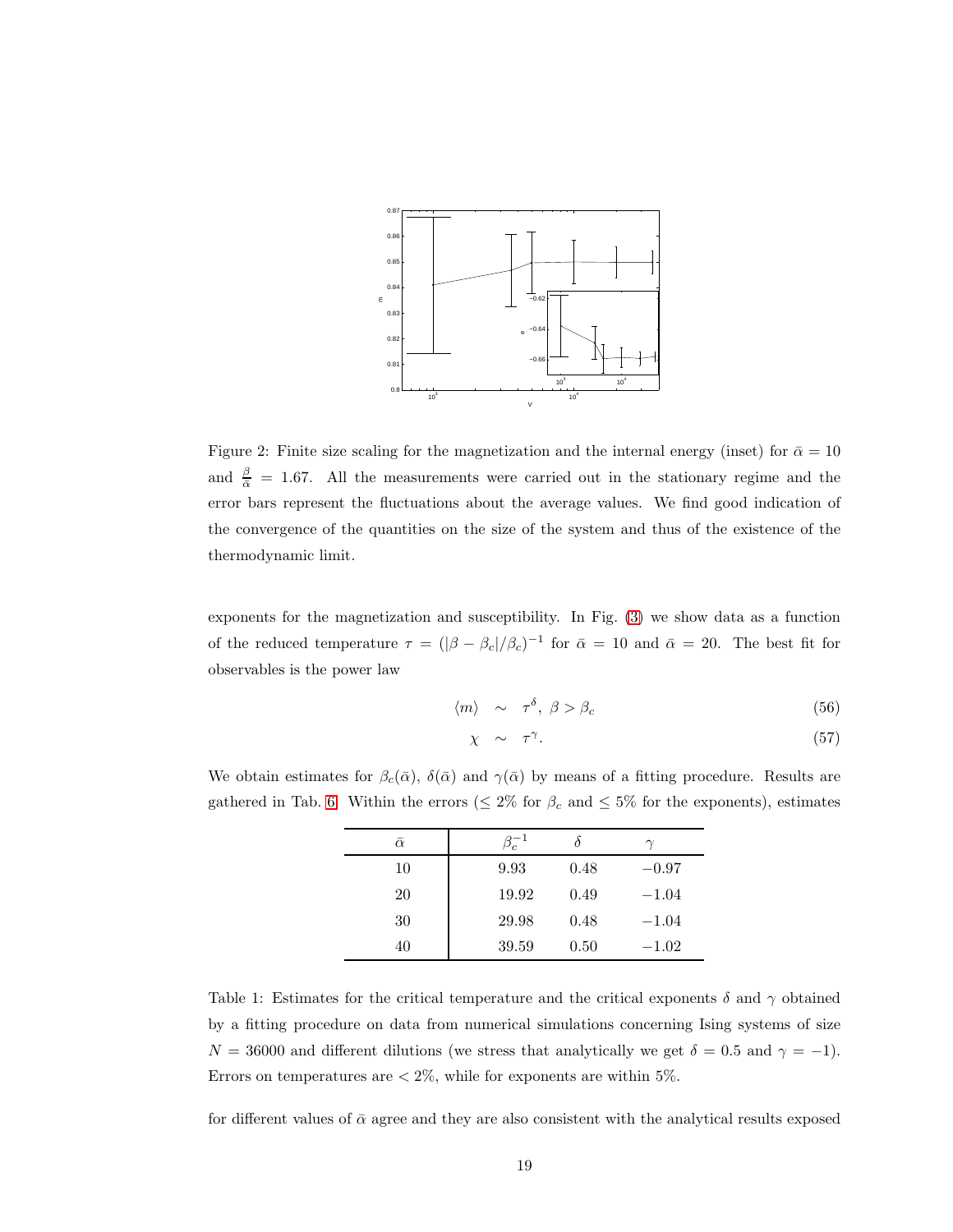

<span id="page-19-1"></span>Figure 3: Log-log scale plot of magnetization (main figure) and susceptibility (inset) versus the reduced temperature  $\tau = (|\beta - \beta_c|/\beta_c)^{-1}$  for  $\bar{\alpha} = 10$ . Symbols represents data from numerical simulations performed on systems of size  $N = 36000$ , while lines represent the best fit.

in Sec. [\(5\)](#page-10-0)

We also checked the critical line for the ergodicity breaking, again finding optimal agreement with the criticality investigated by means of analytical tools.

# <span id="page-19-0"></span>7 Conclusions

In this paper we developed the *interpolating cavity field* technique for the mean field diluted ferromagnet. Once the general framework has been built we used it to analyze criticality: we found analytically the critical line and the critical exponent of the magnetization, whose selfaveraging is also proved. We present an argument to explain the transition from an ergodic phase to a broken ergodicity phase by the breaking of commutativity of two limits, volume and applied field, as dictated by standard statistical mechanics. We furthermore showed the existence of only one critical line where all the multi-overlaps start taking positive values as soon as the magnetization becomes different from zero. We proved this both mathematically by a rigorous bound and physically by a mechanism that generates strong correlations among magnetization and overlaps at the (unique) critical line: saturability.

At the end a detailed numerical analysis of the model is presented: by sharp Monte Carlo simulations the convergence of the energy density (and the magnetization) to its limit is investigated obtaining monotonicity in the system size. The critical line, as well as scaling of the magnetization and the susceptibility, are also investigated obtaining full agreement among theory and simulations.

Future works should extend these techniques to several lateral models as the bipartite diluted mean field Ising models, while the need of stronger techniques to go well beyond the critical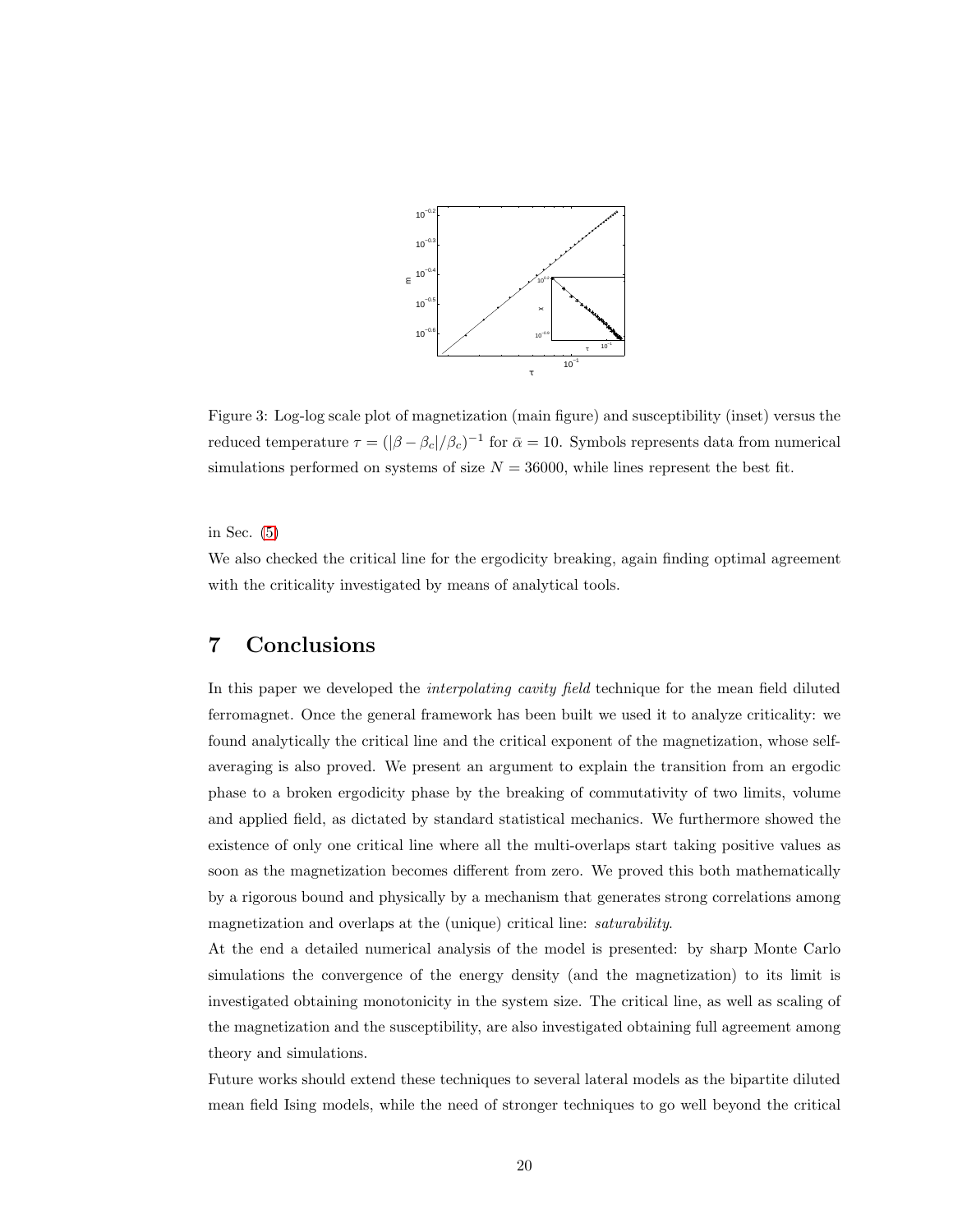line is also to be satisfied as well as their practical application to social science or biological networks. We plan to follow these research lines in the future.

## Acknowledgment

The authors are pleased to thank Francesco Guerra, Pierluigi Contucci and Peter Sollich for useful suggestions.

EA thanks the Italian Foundation "Angelo della Riccia" for financial support.

AB acknowledges partial support by the CULTAPTATION project (European Commission contract FP6−2004-NEST-PATH-043434) and partial support by the MIUR within the Smart-Life Project (Ministry Decree 13/03/2007 n.368).

# <span id="page-20-5"></span>References

- <span id="page-20-3"></span>[1] D.J. Amit, Modeling brain function: The world of attractor neural network Cambridge Univerisity Press, (1992)
- <span id="page-20-1"></span>[2] A. Agostini, A. Barra, L-De Sanctis Positive-Overlap transition and Critical Exponents in mean field spin glasses, J. Stat. Mech. P11015 (2006).
- [3] M. Aizenman, P. Contucci, On the stability of the quenched state in mean field spin glass models, J. Stat. Phys. 92, 765-783 (1998).
- <span id="page-20-2"></span>[4] Reka Albert, Albert-Laszlo Barabasi, Statistical mechanics of complex networks, Reviews of Modern Physics 74, 47 (2002)
- <span id="page-20-0"></span>[5] A. Barra, Irreducible free energy expansion and overlap locking in mean field spin glasses, J. Stat. Phys. 123, 601-614 (2006).
- <span id="page-20-7"></span>[6] A. Barra The mean field Ising model trought interpolating techniques, [arXiv:0712.1344](http://arxiv.org/abs/0712.1344), (2007).
- <span id="page-20-4"></span>[7] A. Barra Driven transitions at the onset of ergodicity breaking in gauge invariant complex systems, Submitted to Advances in Complex Systems (2008).
- <span id="page-20-6"></span>[8] A. Barra, L-De Sanctis Stability Properties and probability distributions of multi-overlaps in diluted spin glasses, J. Stat. Mech. P08025 (2007).
- [9] A. Barra, L-De Sanctis Spin-Glass transition as the lacking of the volume limit commutativity, To appear (2007).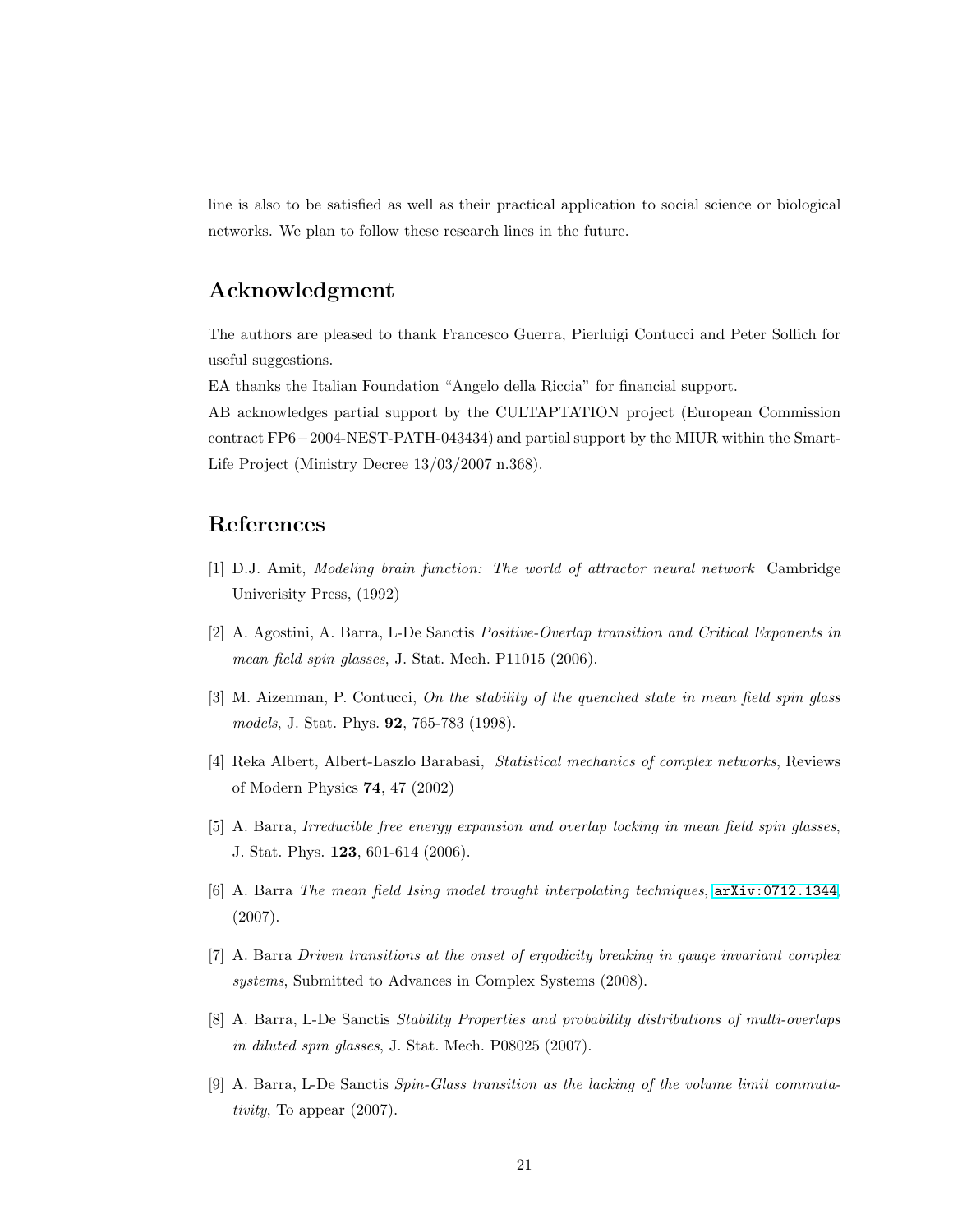- <span id="page-21-10"></span><span id="page-21-8"></span>[10] A. Barra, L-De Sanctis, V. Folli Critical behavior of random spin systems, cond-mat/0710.4472
- <span id="page-21-3"></span>[11] A. Bianchi, P. Contucci, C. Giardina', Thermodynamic Limit for Mean-Field Spin Models , [arXiv:math-ph/0311017](http://arxiv.org/abs/math-ph/0311017), (2003).
- <span id="page-21-0"></span>[12] A. Bovier, V. Gayrard, The Thermodynamics of the Curie-Weiss Model with Random Couplings, J. Stat. Phys.  $72-3/4$  643 – 664 (1993).
- <span id="page-21-1"></span>[13] G. Caldarelli, A. Vespignani, Large scale structure and dynamics of complex networks, World Scientific Publishing, (2007).
- <span id="page-21-11"></span>[14] G. Caldarelli, Scale Free Networks Oxford Finance, (2008).
- <span id="page-21-12"></span>[15] P. Contucci, C. Giardin`a, Spin-Glass Stochastic Stability: a Rigorous Proof, math-ph/0408002.
- <span id="page-21-15"></span>[16] P. Contucci, C. Giardinà, The Ghirlanda-Guerra identities, arXiv:math-ph/0505055.
- <span id="page-21-7"></span>[17] P. Contucci, C. Giardinà, H. Nishimori, to appear (2008).
- <span id="page-21-2"></span>[18] L. De Sanctis, F. Guerra, Mean field dilute ferromagnet I. High temperature and zero temperature behavior, arXiv:0801.4940v4.
- <span id="page-21-5"></span>[19] R.S. Ellis, Large deviations and statistical mechanics, Springer, New York (1985).
- <span id="page-21-4"></span>[20] P. Erdos, A. Renyi, Publications Mathematicae 6, 290 (1959).
- <span id="page-21-6"></span>[21] I. Gallo, P. Contucci, em Bipartite Mean Field Spin Systems. Existence and Solution, arXiv:0710.0800
- <span id="page-21-14"></span>[22] A. Gerschenfeld, A. Montanari, Reconstruction for models on random graphs, Proc. Foun. of Comp. Sci. (2007).
- <span id="page-21-13"></span>[23] S. Ghirlanda, F. Guerra, General properties of overlap distributions in disordered spin systems. Towards Parisi ultrametricity, J. Phys. A, 31 9149-9155 (1998).
- <span id="page-21-9"></span>[24] F. Guerra, About the overlap distribution in mean field spin glass models, Int. Jou. Mod. Phys. B 10, 1675-1684 (1996).
- [25] F. Guerra, The cavity method in the mean field spin glass model. Functional reperesentations of thermodynamic variables, in "Advances in dynamical systems and quantum physics", S. Albeverio et al. eds., Singapore (1995).